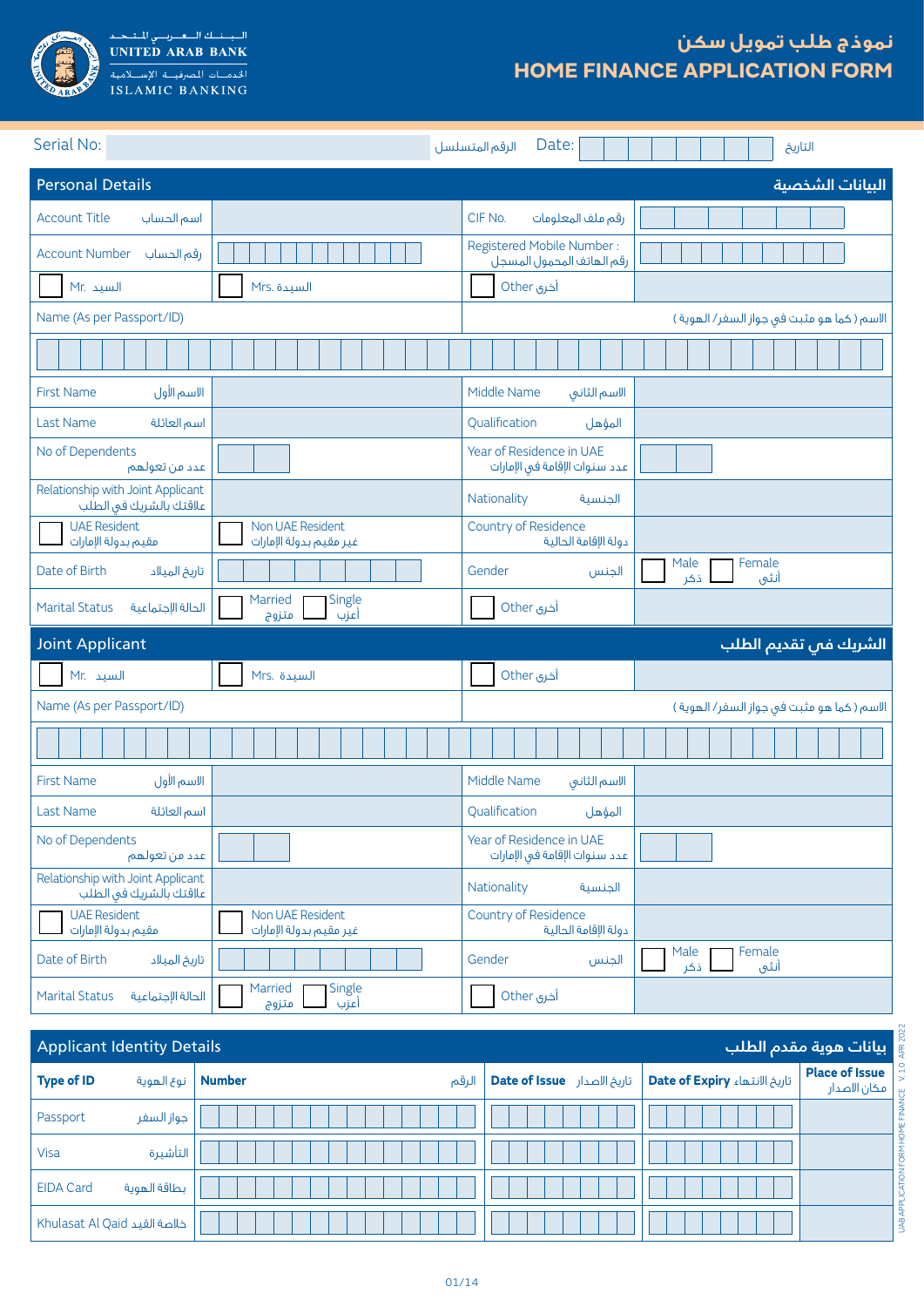

| Joint Applicant Identity Details<br>بيانات هوية الشريك فمي تقديم الطلب |                              |                        |                             |                               |                                       |  |
|------------------------------------------------------------------------|------------------------------|------------------------|-----------------------------|-------------------------------|---------------------------------------|--|
| <b>Type of ID</b>                                                      | نوع الهوية                   | <b>Number</b><br>الرقم | تاريخ الاصدار Date of Issue | تاريخ الانتهاء Date of Expiry | <b>Place of Issue</b><br>مكان الاصدار |  |
| Passport                                                               | جواز السفر                   |                        |                             |                               |                                       |  |
| <b>Visa</b>                                                            | التأشيرة                     |                        |                             |                               |                                       |  |
| <b>EIDA Card</b>                                                       | بطاقة الهوية                 |                        |                             |                               |                                       |  |
|                                                                        | Khulasat Al Qaid خلاصة القيد |                        |                             |                               |                                       |  |

## **عنوان مقدم الطلب** Address Applicant

| . .                                                  |                         |                           |                                     |
|------------------------------------------------------|-------------------------|---------------------------|-------------------------------------|
| Name of the Employer                                 | إسم صاحب العمل/الشركة   |                           |                                     |
| Department<br>القسم                                  |                         | Designation<br>القسم      |                                     |
|                                                      | <b>Office</b><br>المكتب | <b>Residence</b><br>السكن | البلد الأصلى<br><b>Home Country</b> |
| P.O Box<br>ص.ب                                       |                         |                           |                                     |
| <b>Building Name</b> اسم المبنى                      |                         |                           |                                     |
| Flat/Unit Number<br>رقم الشقة /الوحدة                |                         |                           |                                     |
| Area/Street المنطقة/الشارع                           |                         |                           |                                     |
| Landmark<br>أقرب مبنى مميز                           |                         |                           |                                     |
| المدينة/الإمارة<br>City/Emirate                      |                         |                           |                                     |
| الدولة<br>Country                                    |                         |                           |                                     |
| الرقم/الرمز البريدي Zip Code                         |                         |                           |                                     |
| <b>Residence Address</b><br>الوضع السكنى             |                         |                           |                                     |
| <b>Preferred Mailing Address</b><br>إرسال البريد إلى |                         |                           |                                     |

|                                                      | <b>Joint Applicant Address</b><br>عنوان الشريك فى تقديم الطلب |                           |                                     |  |  |  |
|------------------------------------------------------|---------------------------------------------------------------|---------------------------|-------------------------------------|--|--|--|
| Name of the Employer                                 | إسم صاحب العمل/الشركة                                         |                           |                                     |  |  |  |
| Department<br>القسم                                  |                                                               | Designation<br>القسم      |                                     |  |  |  |
|                                                      | <b>Office</b><br>المكتب                                       | <b>Residence</b><br>السكن | البلد الأصلى<br><b>Home Country</b> |  |  |  |
| P.O Box<br>ص.ب                                       |                                                               |                           |                                     |  |  |  |
| <b>Building Name</b> اسم المبنى                      |                                                               |                           |                                     |  |  |  |
| Flat/Unit Number<br>رقم الشقة /الوحدة                |                                                               |                           |                                     |  |  |  |
| Area/Street المنطقة/الشارع                           |                                                               |                           |                                     |  |  |  |
| Landmark<br>أقرب مبنى مميز                           |                                                               |                           |                                     |  |  |  |
| City/Emirate<br>المدينة/الإمارة                      |                                                               |                           |                                     |  |  |  |
| Country<br>الدولة                                    |                                                               |                           |                                     |  |  |  |
| الرقم/الرمز البريدي Zip Code                         |                                                               |                           |                                     |  |  |  |
| <b>Residence Address</b><br>الوضع السكنى             |                                                               |                           |                                     |  |  |  |
| <b>Preferred Mailing Address</b><br>إرسال البريد إلى |                                                               |                           |                                     |  |  |  |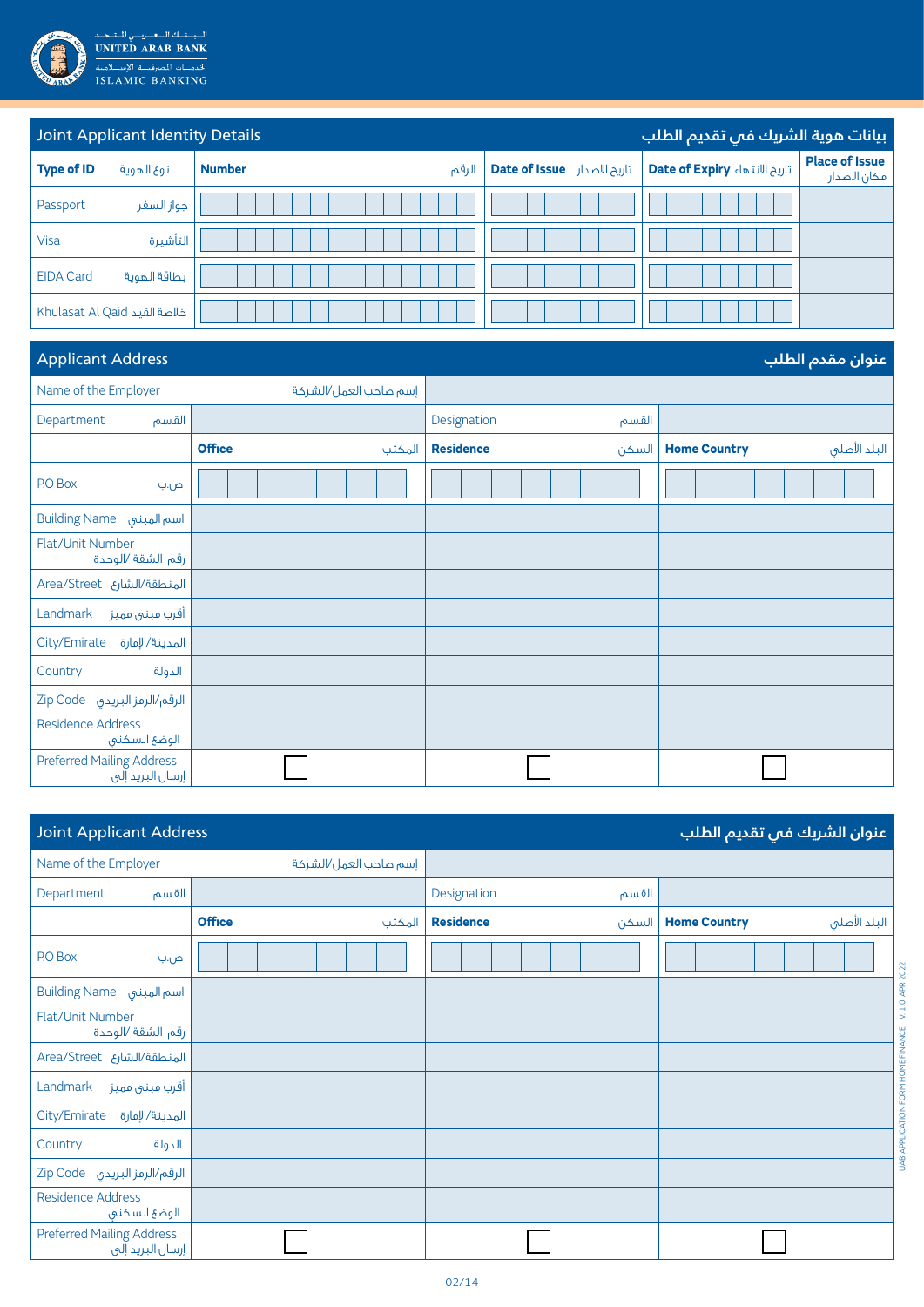

| <b>Applicant Contact Details</b>                                                                                |                                   |                                       | بيانات إتصال مقدم الطلب                                                                                                                                                                                                                                  |
|-----------------------------------------------------------------------------------------------------------------|-----------------------------------|---------------------------------------|----------------------------------------------------------------------------------------------------------------------------------------------------------------------------------------------------------------------------------------------------------|
|                                                                                                                 | <b>Country Code</b><br>رمز الدولة | <b>Area Code</b><br>رمز منطقة الاتصال | <b>Phone Number</b><br>رقم الهاتف                                                                                                                                                                                                                        |
| Mobile Number رقم الهاتف المتحرك                                                                                |                                   |                                       |                                                                                                                                                                                                                                                          |
| Telephone Residence<br>رقم هاتف السكن                                                                           |                                   |                                       |                                                                                                                                                                                                                                                          |
| رقم هاتف المكتب Felephone Office                                                                                |                                   |                                       |                                                                                                                                                                                                                                                          |
| Fax<br>رقم الفاكس                                                                                               |                                   |                                       |                                                                                                                                                                                                                                                          |
| <b>Telephone Home Country</b><br>رقم الهاتف في البلد الأصلي                                                     |                                   |                                       |                                                                                                                                                                                                                                                          |
| <b>Official Email</b><br>عنوان البريد الالكتروني للعمل                                                          |                                   |                                       |                                                                                                                                                                                                                                                          |
| <b>Personal Email</b><br>عنوان البريد الالكتروني الشخصي                                                         |                                   |                                       |                                                                                                                                                                                                                                                          |
| the contract of the contract of the contract of the contract of the contract of the contract of the contract of |                                   |                                       | the company of the company of the company of the company of the company of the company of the company of the company of the company of the company of the company of the company of the company of the company of the company<br><b>SALE STATE STATE</b> |

| Joint Applicant Contact Details<br>بيانات إتصال الشريك فى تقديم الطلب |                                   |                                       |                     |            |
|-----------------------------------------------------------------------|-----------------------------------|---------------------------------------|---------------------|------------|
|                                                                       | <b>Country Code</b><br>رمز الدولة | <b>Area Code</b><br>رمز منطقة الاتصال | <b>Phone Number</b> | رقم الهاتف |
| Mobile Number رقم الهاتف المتحرك                                      |                                   |                                       |                     |            |
| <b>Telephone Residence</b><br>رقم هاتف السكن                          |                                   |                                       |                     |            |
| رقم هاتف المكتب Telephone Office                                      |                                   |                                       |                     |            |
| Fax<br>رقم الفاكس                                                     |                                   |                                       |                     |            |
| Telephone Home Country<br>رقم الهاتف في البلد الأصلي                  |                                   |                                       |                     |            |
| <b>Official Email</b><br>عنوان البريد الالكتروني للعمل                |                                   |                                       |                     |            |
| <b>Personal Email</b><br>عنوان البريد الالكترونى الشخصى               |                                   |                                       |                     |            |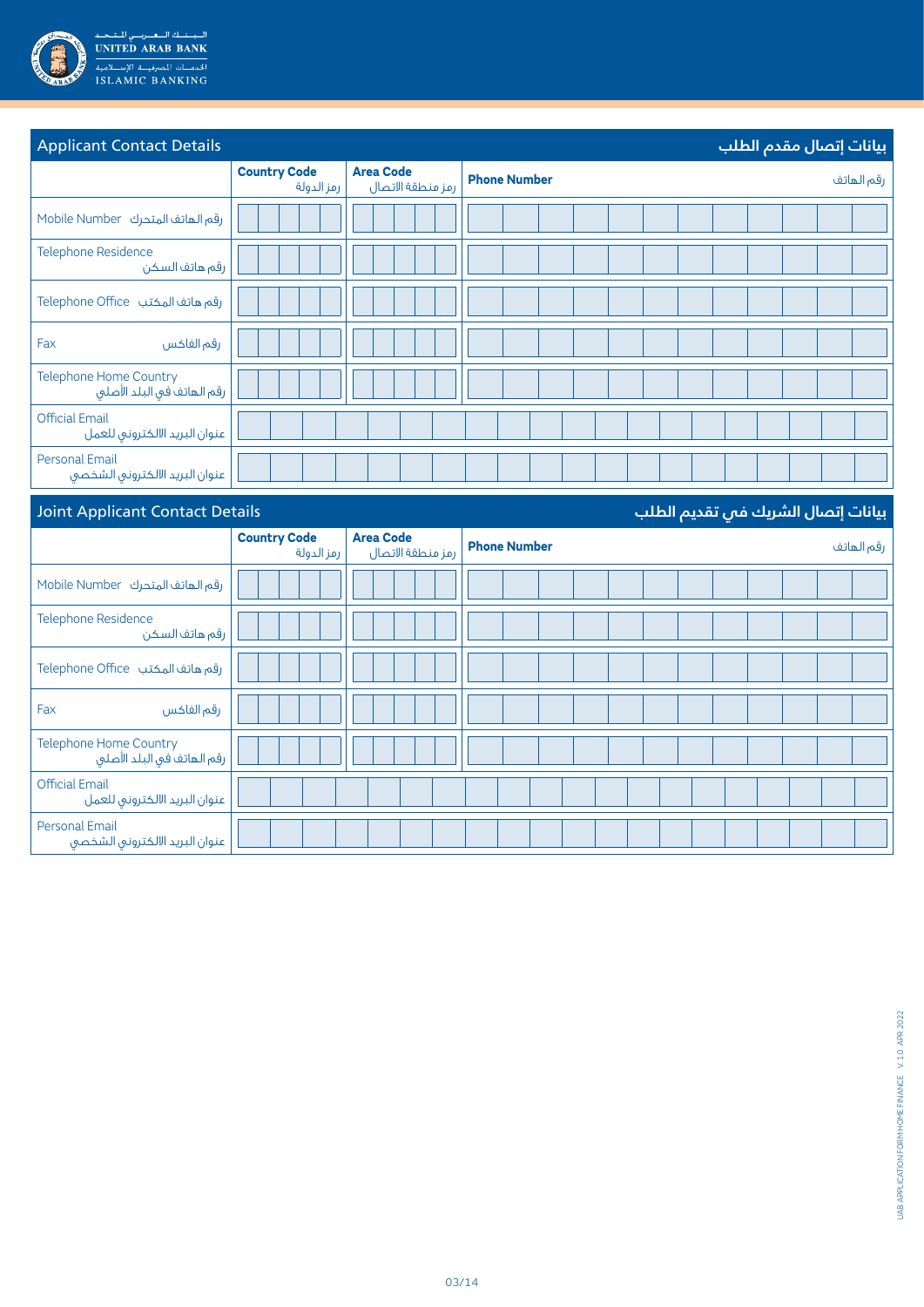

| <b>Applicant Employment Details</b>                             |                                  |                                                   | بيانات عمل مقدم الطلب              |
|-----------------------------------------------------------------|----------------------------------|---------------------------------------------------|------------------------------------|
| <b>Current Employment Status</b>                                |                                  |                                                   | حالة العمل الحالى                  |
| Salaried<br>موظف                                                | Self Employed<br>صاحب عمل خاص    | Pensioner<br>متقاعد                               | Other<br>أخرى                      |
| Employment Category طبيعة العمل                                 | Permanent<br>دائمة               | <b>Fixed Term</b><br>مدة محددة                    | Temporary<br>مؤقت                  |
| If Salaried (Date Of Employment)<br>للموظف تاريخ بداية الخدمة   |                                  |                                                   |                                    |
| <b>Previous Employment</b>                                      |                                  |                                                   | العمل السابق                       |
| <b>Company Name</b><br>اسم الشركة                               |                                  | <b>Company Address</b><br>عنوان الشركة            |                                    |
| Date of Employment From<br>تاريخ بداية الخدمة                   |                                  | To<br>تاريخ نهاية الخدمة                          |                                    |
| <b>If Self Employed</b>                                         |                                  |                                                   |                                    |
| Nature of Business<br>طبيعة العمل                               |                                  |                                                   |                                    |
| Number of Years in Business in UAE<br>عدد سنوات العمل في الدولة |                                  | Name of UAE National Sponsor<br>اسم الكفيل        |                                    |
| <b>Trade Licence Number</b><br>رقم الرخصة التجارية              |                                  | Emirate<br>الإمارة                                |                                    |
| Name of Partners/Directors                                      | أسماء الشركاء أعضاء مجلس الإدارة | <b>Share Capital Percentage</b>                   | نسبة حصص راس المال (٪)             |
| 1)                                                              |                                  |                                                   |                                    |
| 2)                                                              |                                  |                                                   |                                    |
| 3)                                                              |                                  |                                                   |                                    |
| If you are a Board Member how much is your Share Capital (%)    |                                  | (٪) اذا كنت عضو مجلس إدارة ماهى حصتك من رأس المال |                                    |
|                                                                 |                                  |                                                   |                                    |
| <b>Joint Applicant Employment Details</b>                       |                                  |                                                   | بيانات العمل الشريك فب تقديم الطلب |
| <b>Current Employment Status</b>                                |                                  |                                                   | حالة العمل الحالق                  |
| Salaried<br>موظف                                                | Self Employed<br>صاحب عمل خاص    | Pensioner<br>متقاعد                               | Other<br>أخرى                      |
| Employment Category طبيعة العمل                                 | Permanent<br>دائمة               | <b>Fixed Term</b><br>مدة محددة                    | Temporary<br>مؤقت                  |
| If Salaried (Date Of Employment)<br>للموظف تاريخ بداية الخدمة   |                                  |                                                   |                                    |
| <b>Previous Employment</b>                                      |                                  |                                                   | العمل السابق                       |
| <b>Company Name</b><br>اسم الشركة                               |                                  | <b>Company Address</b><br>عنوان الشركة            |                                    |
| Date of Employment From<br>تاريخ بداية الخدمة                   |                                  | تاريخ نهاية الخدمة<br>To                          |                                    |
| <b>If Self Employed</b>                                         |                                  |                                                   |                                    |
| <b>Nature of Business</b><br>طبيعة العمل                        |                                  |                                                   |                                    |
| Number of Years in Business in UAE<br>عدد سنوات العمل في الدولة |                                  | Name of UAE National Sponsor<br>اسم الكفيل        |                                    |
| <b>Trade Licence Number</b><br>رقم الرخصة التجارية              |                                  | Emirate<br>الإمارة                                |                                    |
| Name of Partners/Directors                                      | أسماء الشركاء أعضاء مجلس الإدارة | <b>Share Capital Percentage</b>                   | نسبة حصص راس المال (٪)             |
| 1)                                                              |                                  |                                                   |                                    |
| 2)                                                              |                                  |                                                   |                                    |
| 3)                                                              |                                  |                                                   |                                    |

UAB APPLICATION FORM HOME FINANCE V. 1.0 APR 2022

UAB APPUCATION FORM HOME FINANCE V. 1.0 APR 2022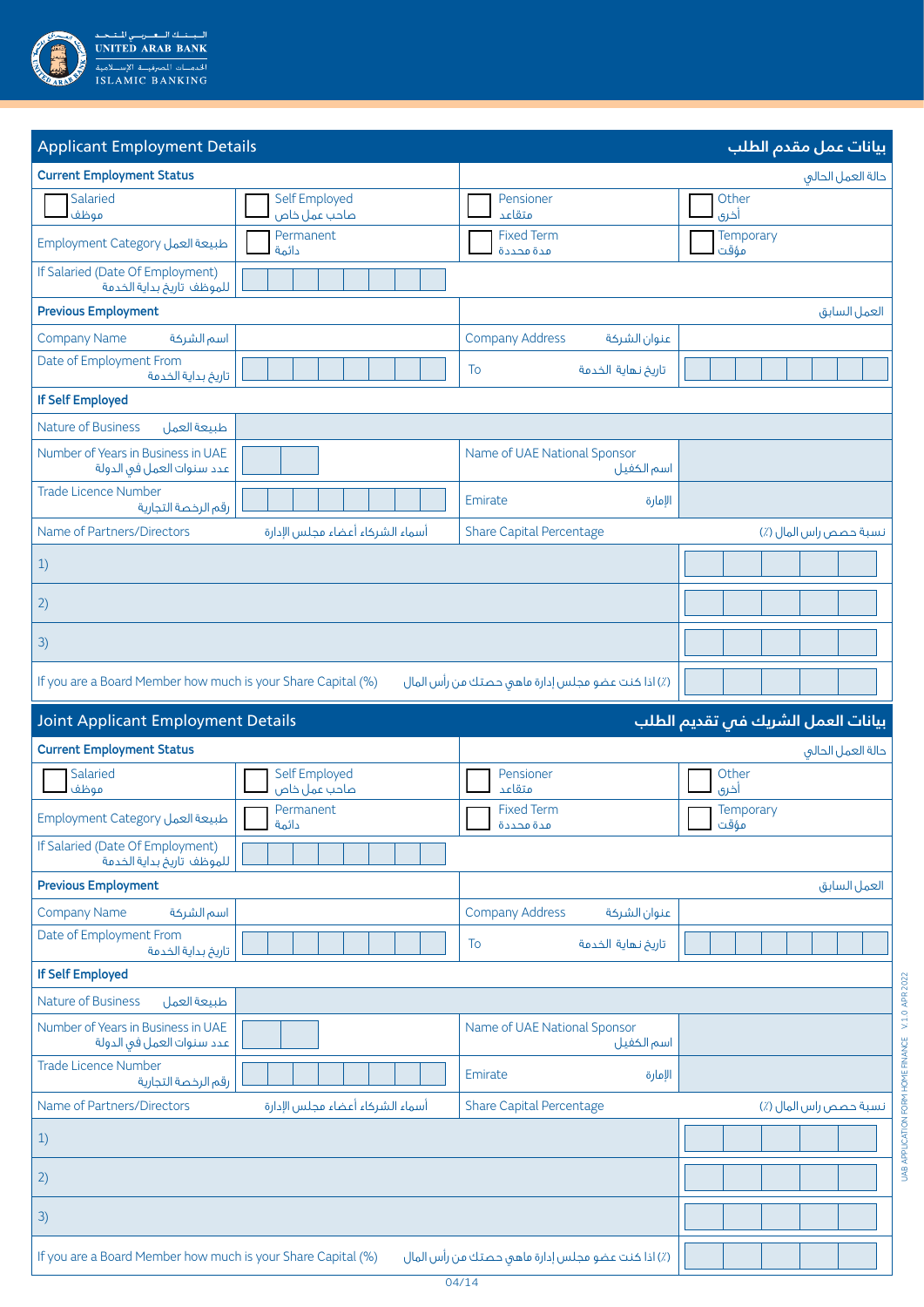

| <b>Applicant Income Details</b>                     |                                                               | بيانات دخل مقدم الطلب                                                  |
|-----------------------------------------------------|---------------------------------------------------------------|------------------------------------------------------------------------|
| 1) Basic Salary (Monthly) AED                       |                                                               | ۱) الراتب الأساسي (شهرياً): درهم إماراتي                               |
| 2) Allowances (Monthly excluding overtime) AED      |                                                               | ٢ ) العلاوات (ماعدا الأجر الإضافي): درهم إماراتي                       |
| 3) Commissions (monthly average) AED                |                                                               | ٣) متوسط العلاوات (شهري): درهم إماراتي                                 |
| 4) Other Regular Income AED                         |                                                               | ٤ ) أي دخل آخر منتظم: درهم إماراتي                                     |
| Source of Regular Income AED                        |                                                               | مصدر الدخل الآخر المنتظم<br>درهم إماراتي                               |
| Total Monthly Income (1+2+3+4) AED                  |                                                               | الشهرى الدخل الإجمالي (١+٢++٤) درهم إماراتي                            |
| Accrued End of Service Benefits AED                 |                                                               | م المستحقة الخدمة نهاية تعويضا                                         |
| Other Monthly Income AED                            |                                                               | دخل شهري أخر بالدرهم                                                   |
| Source of other Monthly Income                      | <b>Business</b><br>Other<br>Rental<br>أخرى<br>عمل جر<br>إيجار | مصدر الدخل الآخر                                                       |
| <b>Salary Credit Date</b>                           |                                                               | تاريخ إيداع الراتب                                                     |
| If Self Employed                                    |                                                               | إذا كنت صاحب عمل                                                       |
| Average Net Annual Turnover for last 3<br>years AED |                                                               | متوسط العائد السنوق الصافى للسنوات<br>الثلات الماضية بالدرهم آلإماراته |
| Average Net Monthly Profit for last 3<br>years AED  |                                                               | متوسط العائد الشهرى الصافى للسنوات<br>الثلات الماضية بالدرهم الإماراتى |

| <b>Joint Applicant Income Details</b>               |                                                               | بيانات دخل الشريك في تقديم الطلب                                       |
|-----------------------------------------------------|---------------------------------------------------------------|------------------------------------------------------------------------|
| 1) Basic Salary (Monthly) AED                       |                                                               | ۱) الراتب الأساسي (شهرياً): درهم إماراتي                               |
| 2) Allowances (Monthly excluding overtime) AED      |                                                               | ٢ ) العلاوات (ماعدا الأجر الإضافي): درهم إماراتي                       |
| 3) Commissions (monthly average) AED                |                                                               | ۳) متوسط العلاوات (شهری): درهم إماراتی                                 |
| 4) Other Regular Income AED                         |                                                               | ٤ ) أي دخل آخر منتظم: درهم إماراتي                                     |
| Source of Regular Income AED                        |                                                               | مصدر الدخل الآخر المنتظم<br>درهم إماراتي                               |
| Total Monthly Income (1+2+3+4) AED                  |                                                               | الشهرى الدخل الإجمالي (١+٢+٣+٤) درهم إماراتي                           |
| Accrued End of Service Benefits AED                 |                                                               | م المستحقة الخدمة نهاية تعويضا                                         |
| Other Monthly Income AED                            |                                                               | دخل شهرى أخر بالدرهم                                                   |
| Source of other Monthly Income                      | <b>Business</b><br>Rental<br>Other<br>آخری<br>عمل حر<br>إيجار | مصدر الدخل الآخر                                                       |
| <b>Salary Credit Date</b>                           |                                                               | تاريخ إيداع الراتب                                                     |
| If Self Employed                                    |                                                               | إذا كنت صاحب عمل                                                       |
| Average Net Annual Turnover for last 3<br>vears AED |                                                               | متوسط العائد السنوق الصافى للسنوات<br>الثلات الماضية بالدرهم آلإماراتى |
| Average Net Monthly Profit for last 3<br>years AED  |                                                               | متوسط العائد الشهرى الصافى للسنوات<br>الثلات الماضية بالدرهم الإماراتى |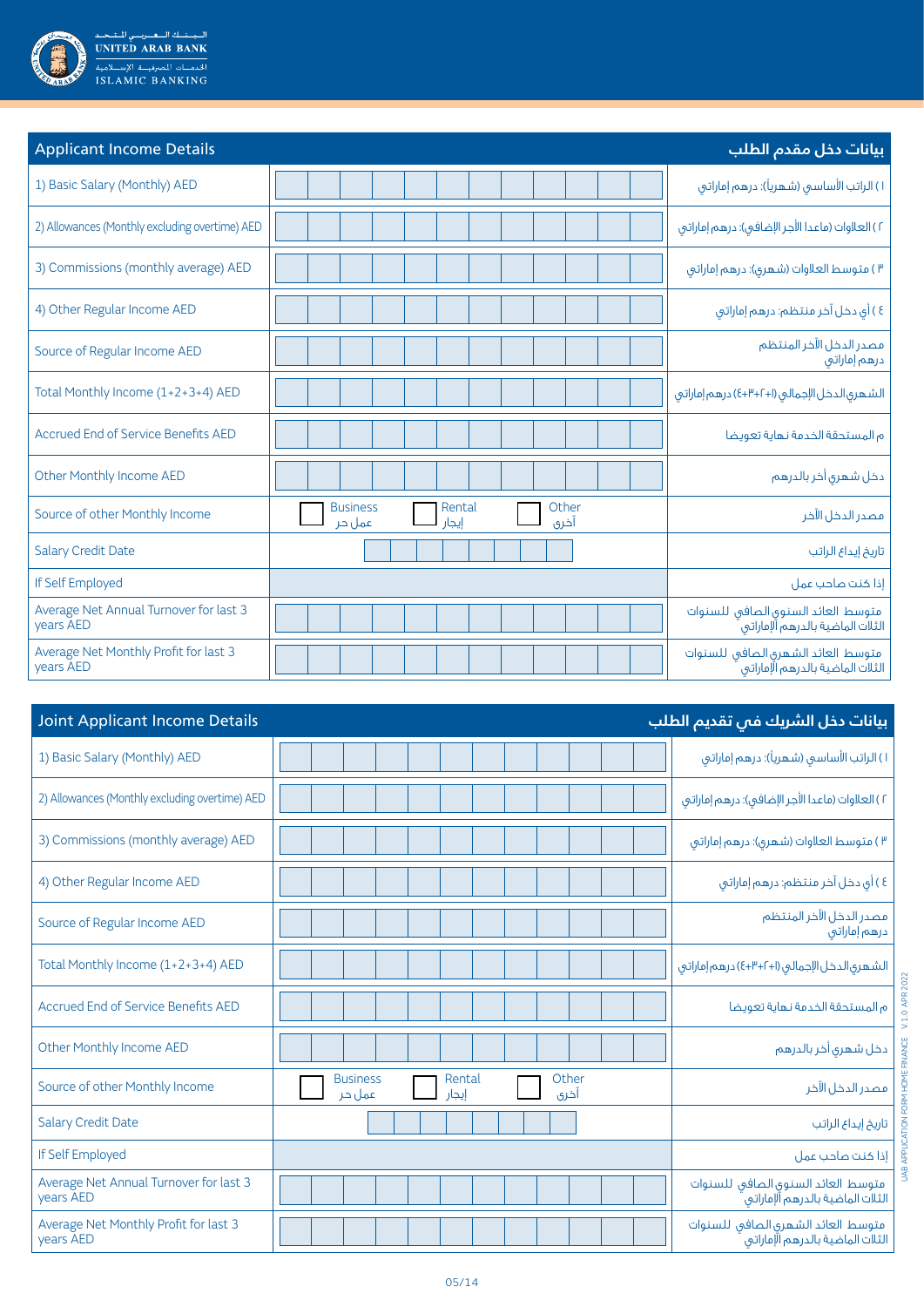

| <b>Property Details</b>                           |                  |                                     | بيانات العقار                  |
|---------------------------------------------------|------------------|-------------------------------------|--------------------------------|
| <b>Building Name</b><br>اسم البناية               |                  | <b>Unit Number</b><br>رقم الوحدة    |                                |
| Area/Street المنطقة/الشارع                        |                  | Landmark أقرب علامة مميزة           |                                |
| P.O Box<br>ص.ب                                    |                  | City/Emirate<br>الإمارة/<br>المدينة |                                |
| Developer Name اسم المطور                         |                  | Project Name <b>broject Name</b>    |                                |
| Aroject Phase ورحلة المشروع                       |                  |                                     |                                |
| <b>Other Property Description Related Details</b> |                  |                                     | بيانات أخرق تتعلق بوصف المشروع |
| Villa<br>فيلا                                     | Apartment<br>شقة | Townhouse<br>منزل فى المدينة        | Other<br>غير ذلك               |
| رقم<br>Number                                     | Floor<br>الطابق  | <b>View Type</b><br>نوع الاطلالة    |                                |
| Builtup Area (Sq. ft.)<br>مساحة البناء (قدم مربع) |                  | مساحة الأرض<br><b>Land Area</b>     |                                |
| Number of Bedrooms<br>عدد غرف النوم               |                  | Number of Bathrooms<br>عدد الحمامات |                                |
| Name of Seller<br>اسم البائع                      |                  |                                     |                                |
| Address of Seller عنوان البائع                    |                  |                                     |                                |
| Property Ownership Details                        |                  |                                     | بيانات ملكية العقار            |
| Owner 1 (Name)<br>اسم (المالك الأول)              |                  |                                     |                                |
| Owner 2 (Name)<br>اسم (المالك الثاني)             |                  |                                     |                                |

| Payment Schedule to Developer/Contractor (for Self Construction)<br>جدول المدفوعات للمطور العقارى / المقاول ( للبناء الذاتى ) |                 |                                     |                                                          |                             |  |  |  |
|-------------------------------------------------------------------------------------------------------------------------------|-----------------|-------------------------------------|----------------------------------------------------------|-----------------------------|--|--|--|
|                                                                                                                               | Date<br>التاريخ | المبلغ المستحق<br><b>Amount Due</b> | Payable by Customer/Bank<br>مستحق الدفع على العميل/البنك | Date of Payment تاريخ الدفع |  |  |  |
| 1)                                                                                                                            |                 |                                     |                                                          |                             |  |  |  |
| 2)                                                                                                                            |                 |                                     |                                                          |                             |  |  |  |
| 3)                                                                                                                            |                 |                                     |                                                          |                             |  |  |  |
| 4)                                                                                                                            |                 |                                     |                                                          |                             |  |  |  |
| 5)                                                                                                                            |                 |                                     |                                                          |                             |  |  |  |
| 6)                                                                                                                            |                 |                                     |                                                          |                             |  |  |  |
| 7)                                                                                                                            |                 |                                     |                                                          |                             |  |  |  |
| 8)                                                                                                                            |                 |                                     |                                                          |                             |  |  |  |
| 9)                                                                                                                            |                 |                                     |                                                          |                             |  |  |  |
| 10)                                                                                                                           |                 |                                     |                                                          |                             |  |  |  |
| <b>TOTAL</b><br>المجموع                                                                                                       |                 |                                     |                                                          |                             |  |  |  |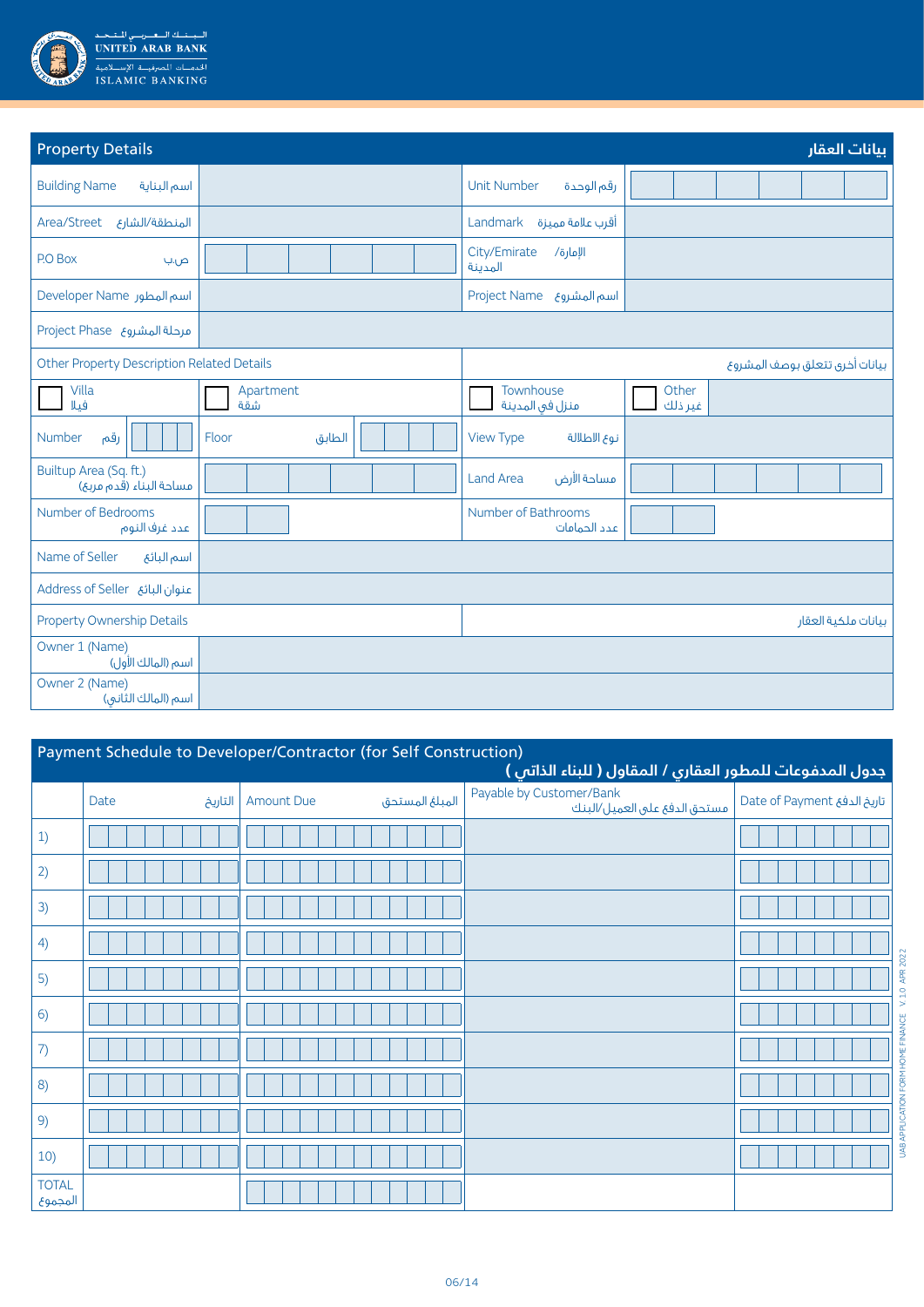

| <b>Finance Details</b>                                                                                                                                                                                                                                                                                                                       |                                                       |                                                                                                                        | بيانات التمويل                                                                                                                                        |
|----------------------------------------------------------------------------------------------------------------------------------------------------------------------------------------------------------------------------------------------------------------------------------------------------------------------------------------------|-------------------------------------------------------|------------------------------------------------------------------------------------------------------------------------|-------------------------------------------------------------------------------------------------------------------------------------------------------|
| Purpose of Property Purchase                                                                                                                                                                                                                                                                                                                 |                                                       |                                                                                                                        | الغرض من شراء العقار                                                                                                                                  |
| <b>Buy to Live</b><br>للسكن                                                                                                                                                                                                                                                                                                                  | To Let<br>لتأجيره                                     | <b>Holiday Home</b><br>منزل لتقضيه الإجازة                                                                             | Other<br>أخرى                                                                                                                                         |
| Application for                                                                                                                                                                                                                                                                                                                              | غاية طلب                                              | <b>Property Purchase</b><br>التملّك                                                                                    | Re-finance<br>إعادة التمويل                                                                                                                           |
| Purchase from (For Property Purchase)                                                                                                                                                                                                                                                                                                        | شراء من ( الشراء العقار)                              | Developer<br>شراء العقار من المطور                                                                                     | <b>Secondary Market</b><br>السوق الثانوية                                                                                                             |
| Property is currently (for Re-Finance)<br>العقار حالياً ( لإعادة التمويل)                                                                                                                                                                                                                                                                    | Mortgaged to Bank<br>مرهون الى البنك                  | Mortgage to Other Lender<br>مرهون الى ممول أخر                                                                         | Mortgage Free<br>غير مرهون                                                                                                                            |
| الملكية هى<br><b>Is Property</b>                                                                                                                                                                                                                                                                                                             | Freehold<br>تملك حر                                   | Leasehold<br>استئحار                                                                                                   | Granted<br>منحة                                                                                                                                       |
| If Leasehold, un-expired lease period (years)                                                                                                                                                                                                                                                                                                |                                                       | إذا كان العقار مستأجر، ماهى مدة الايجار السارية (بالسنوات)                                                             |                                                                                                                                                       |
| Property Development Phase                                                                                                                                                                                                                                                                                                                   | مراحل تطوير العقار                                    | <b>Under Construction</b><br>قيد الانشاء                                                                               | Completed<br>عقارتاه البناء                                                                                                                           |
| If Under Construction, Expected Completion Date                                                                                                                                                                                                                                                                                              |                                                       | إذا كان عقار قيد الانشاء، ما هو التاريخ المتوقع إنهاء البناء                                                           |                                                                                                                                                       |
| Finance based on                                                                                                                                                                                                                                                                                                                             | يعتمد التمويل على                                     | <b>Original Value</b><br>القيمة الاصلية                                                                                | Market Value<br>سعر السوق                                                                                                                             |
| Purchase Price of Property/Land AED<br>سعر شراء العقار/الأرض بالدرهم                                                                                                                                                                                                                                                                         |                                                       | If land, Contruction Cost AED<br>إذا كانت ارض ما هي تكلفة البناء بالدرهم                                               |                                                                                                                                                       |
| <b>Total Purchase Price AED</b><br>اجمالى سعر الشراء بالدرهم                                                                                                                                                                                                                                                                                 |                                                       | Certified Valuation Date (Where Applicable)<br>تاريخ شهادة التقييم المعتمدة (ديثما ينطبق)                              |                                                                                                                                                       |
| <b>Valued Amount AED</b><br>مبلغ التقييم بالدرهم                                                                                                                                                                                                                                                                                             |                                                       |                                                                                                                        |                                                                                                                                                       |
| Your Contribution (Down Payment) AED<br>نسبة مساهمتك (دفعة مقدمة) بالدرهم                                                                                                                                                                                                                                                                    |                                                       | In words<br>بالكلمات                                                                                                   |                                                                                                                                                       |
| <b>Total Finance Amount Applied for AED</b><br>اجمالى مبلغ التمويل المطلوب                                                                                                                                                                                                                                                                   |                                                       | In words<br>بالكلمات                                                                                                   |                                                                                                                                                       |
| Finance Tenor (in Months)<br>مدة التمويل (بالأشهر )                                                                                                                                                                                                                                                                                          |                                                       |                                                                                                                        |                                                                                                                                                       |
| Repayment Option (In Case of Draw Down)                                                                                                                                                                                                                                                                                                      |                                                       |                                                                                                                        | خيارات السداد ( فم حالة السحب )                                                                                                                       |
| Only profit/rent payable till date of possession of property or 24 months<br>from the date of first disbursement, whichever is earlier profit/rent and<br>principle payable thereafter.                                                                                                                                                      |                                                       |                                                                                                                        | تستحق الربح / الإيجار  حتى تاريخ حيازة العقار أو ٢٤ شهراً من تاريخ أو أول دفعة للمبلغ<br>تستحق الربح / الإيجار والمبلغ الاصلى بعد ذلك. ايهما يبدا اول |
| Profit/rent and principle payable from the month following first<br>disbursement                                                                                                                                                                                                                                                             |                                                       |                                                                                                                        | تستحق الربح / الإيجار والمبلغ الأصلى منذ الشهر التالى لدفع مبلغ التمويل                                                                               |
| Repayment of installments to be debited<br>from United Arab Bank number(Bank Account<br>number to be filled by Bank staff)                                                                                                                                                                                                                   |                                                       |                                                                                                                        | يتم خصم أقساط التمويل من حساب البنك العربى<br>المتحد رقم (يتم تعبئة رقم الحساب من قبل موظفً<br>الىنك)                                                 |
| Every (DD)                                                                                                                                                                                                                                                                                                                                   | Of each month with effect from (MM/YYYY)              | من كل شهر اعتباراً من تاريخ                                                                                            |                                                                                                                                                       |
| <b>Applicant Fee AED</b><br>رسم الطلب بالدرهم                                                                                                                                                                                                                                                                                                |                                                       | <b>Processing Fee</b><br>الرسوم بالدرهم                                                                                | V. 1.0 APR 2022                                                                                                                                       |
| Type of Profit/Rental Rate                                                                                                                                                                                                                                                                                                                   |                                                       |                                                                                                                        | نوع الربح / معدل الإيجار                                                                                                                              |
| Fixed<br>ثابتة                                                                                                                                                                                                                                                                                                                               | Period<br>مدة                                         |                                                                                                                        | <b>Rate (%)</b> النسبة                                                                                                                                |
| <b>Floating ljarah</b><br>متغيرة (الإيجارة)                                                                                                                                                                                                                                                                                                  | Introductory Rental Rate (%)<br>سعر الإيجار التمهيدي٪ |                                                                                                                        | UAB APPLICATION FORM HOME FINANCE<br>For the first (in months)<br>عن أول (عدد الأشهر)                                                                 |
| Thereafter 3 Months EIBOR + Margain %                                                                                                                                                                                                                                                                                                        | بعد ذلك سعر الإقراض ٣ شهور أسعار إيبور + هامش الربح   |                                                                                                                        |                                                                                                                                                       |
| Fees & Charges (optional/free) are applicable in accordance with Islamic Banking Schedule of Charges, which is available on UAB's website (www.uab.ae)<br>تطبق الرسوم و المصاريف إن وجدت ( اختيارية / مجانية ) وفقاً لجدول رسوم الخدمات المصرفية الإسلامية ، والتي يمكن الاطلاع عليها من خلال موقع الانترنت للبنك العربي المتحد (www.uab.ae) |                                                       |                                                                                                                        |                                                                                                                                                       |
| I would like to receive updates about United Arab Bank's product and services, promotions and offers on my registered contact details.                                                                                                                                                                                                       |                                                       | أود أن أستقبل تحديثات حول منتجات و خدمات و عروض البنك العربى المتحد على رقم الهاتف المحمول الخاص بى و المسجل لدى البنك | Yes<br><b>No</b><br>نعم<br>IJ                                                                                                                         |

**OGOOO** @uabuae | @uab.ae | **@** 800 474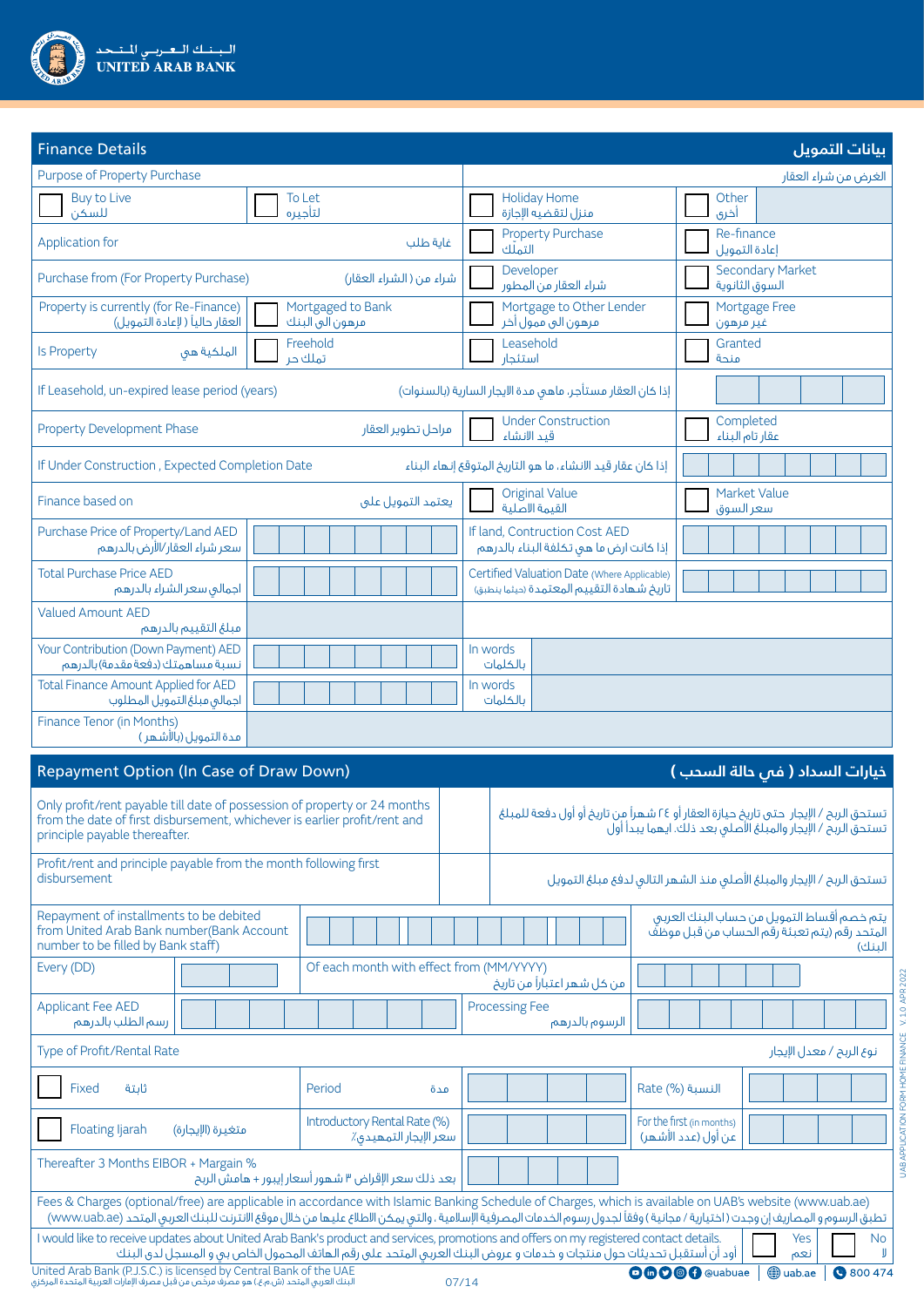

| <b>Applicant Networth</b>                                       |                         |                                    |                                             |  |                                 |                        |       |                    |                     |             |               |                                    | القدرة المالية لمقدم الطلب                             |                       |                                   |
|-----------------------------------------------------------------|-------------------------|------------------------------------|---------------------------------------------|--|---------------------------------|------------------------|-------|--------------------|---------------------|-------------|---------------|------------------------------------|--------------------------------------------------------|-----------------------|-----------------------------------|
| ASSETS (A)                                                      |                         |                                    |                                             |  |                                 |                        |       |                    |                     |             |               |                                    |                                                        | الأصول (أ)            |                                   |
| Type of Investment                                              | Amount                  |                                    |                                             |  | المبلغ                          | <b>Estimated Value</b> |       |                    |                     |             |               | القيمة                             |                                                        | نوع الاستثمار         |                                   |
| Liquid Investment                                               |                         |                                    |                                             |  |                                 |                        |       |                    |                     |             |               |                                    |                                                        | استثمارات سائلة       |                                   |
| <b>Fixed Deposits</b>                                           |                         |                                    |                                             |  |                                 |                        |       |                    |                     |             |               |                                    |                                                        | ودائع ثابتة           |                                   |
| <b>Shares</b>                                                   |                         |                                    |                                             |  |                                 |                        |       |                    |                     |             |               |                                    |                                                        |                       | اسهم                              |
| Savings                                                         |                         |                                    |                                             |  |                                 |                        |       |                    |                     |             |               |                                    |                                                        | ودائع توفير           |                                   |
| <b>Investment Funds</b>                                         |                         |                                    |                                             |  |                                 |                        |       |                    |                     |             |               |                                    |                                                        | صناديق استثمار        |                                   |
| Property                                                        |                         |                                    |                                             |  |                                 |                        |       |                    |                     |             |               |                                    |                                                        |                       | عقارات                            |
| Others (Please Specify)                                         |                         |                                    |                                             |  |                                 |                        |       |                    |                     |             |               |                                    |                                                        | أخرق يرجى التحديد     |                                   |
| <b>Total Assets in AED</b>                                      |                         |                                    |                                             |  |                                 |                        |       |                    |                     |             |               |                                    |                                                        | اجمالي الأصول بالدرهم |                                   |
| LIABILITIES (B)                                                 |                         |                                    |                                             |  |                                 |                        |       |                    |                     |             |               |                                    |                                                        | الالتزامات (ب)        |                                   |
| Production/Institution<br>المنتج/المؤسسة                        | From                    | من                                 | Loan/Finance Amount                         |  |                                 | مبلغ القرض / التمويل   |       | المدة Tenor        | Monthly Installment |             | القسط الشهرق  |                                    | Outstanding                                            | المبلغ المستحق        |                                   |
| Auto Loan / Finance<br>قرض / تمويل السيارة                      |                         |                                    |                                             |  |                                 |                        |       |                    |                     |             |               |                                    |                                                        |                       |                                   |
| Personal Loan / Finance<br>القرض / التمويل الشخصى               |                         |                                    |                                             |  |                                 |                        |       |                    |                     |             |               |                                    |                                                        |                       |                                   |
| Overdraft / Salaf<br>سحب على المكشوف/السلف                      |                         |                                    |                                             |  |                                 |                        |       |                    |                     |             |               |                                    |                                                        |                       |                                   |
| <b>Credit Card Details</b>                                      |                         |                                    |                                             |  |                                 |                        |       |                    |                     |             |               |                                    |                                                        | بيانات بطاقة الائتمان |                                   |
| Card Issuer<br>اسم مصدر البطاقة                                 |                         |                                    |                                             |  |                                 |                        |       | Credit Limit (AED) |                     | حد الائتمان |               |                                    |                                                        |                       |                                   |
| Other Liabilities (AED)                                         |                         |                                    |                                             |  | التزامات أخرى بالدرهم           |                        |       |                    |                     |             |               |                                    |                                                        |                       |                                   |
| <b>Total Liabilities (AED)</b>                                  |                         |                                    |                                             |  | كل الالتزامات بالدرهم الإماراتى |                        |       |                    |                     |             |               |                                    |                                                        |                       |                                   |
| Net Worth (A-B) (AED)                                           |                         |                                    | صافى القدرة المالية (أ–ب) بالدرهم الإماراتى |  |                                 |                        |       |                    |                     |             |               |                                    |                                                        |                       |                                   |
| <b>Applicant Bank Accounts</b><br>الحسابات المصرفية لمقدم الطلب |                         |                                    |                                             |  |                                 |                        |       |                    |                     |             |               |                                    |                                                        |                       |                                   |
| Prior/Existing Account with United Arab Bank (PJSC)             |                         |                                    |                                             |  |                                 |                        |       |                    |                     |             |               |                                    | الحسابات السابقة/الحالية مع البنك العربى المتحد(ش.م.ع) |                       |                                   |
| Account Type(s)<br>نوع الحساب / الحسابات                        | <b>Savings</b><br>توفير |                                    |                                             |  |                                 | Current<br>جارى        |       |                    |                     |             |               | Loan/Finance<br>قرض / التمويل شخصى |                                                        |                       |                                   |
| Call/Fixed<br>وديعة تحت الطلب/ثابتة                             |                         | <b>Credit Card</b><br>بطاقة ائتمان |                                             |  |                                 |                        | Other | أخرق يرجى التحديد  |                     |             |               |                                    |                                                        |                       | V. 1.0 APR 2022                   |
| <b>Account /Card Number</b>                                     | رقم الحساب /البطاقة     |                                    |                                             |  |                                 |                        |       |                    |                     |             |               |                                    |                                                        |                       |                                   |
| <b>Other Bank Account Details</b>                               |                         |                                    |                                             |  |                                 |                        |       |                    |                     |             |               |                                    | بيانات الحسابات المصرفية الأخرى                        |                       |                                   |
| <b>Bank Name</b>                                                | اسم البنك               |                                    |                                             |  |                                 |                        |       |                    |                     |             | <b>Branch</b> | الفرع                              |                                                        |                       |                                   |
| <b>Account Number</b>                                           | رقم الحساب              |                                    |                                             |  |                                 |                        |       |                    |                     |             |               |                                    |                                                        |                       | UAB APPLICATION FORM HOME FINANCE |
| <b>Account Type</b>                                             | نوع الجساب              |                                    |                                             |  |                                 |                        |       |                    |                     |             |               |                                    |                                                        |                       |                                   |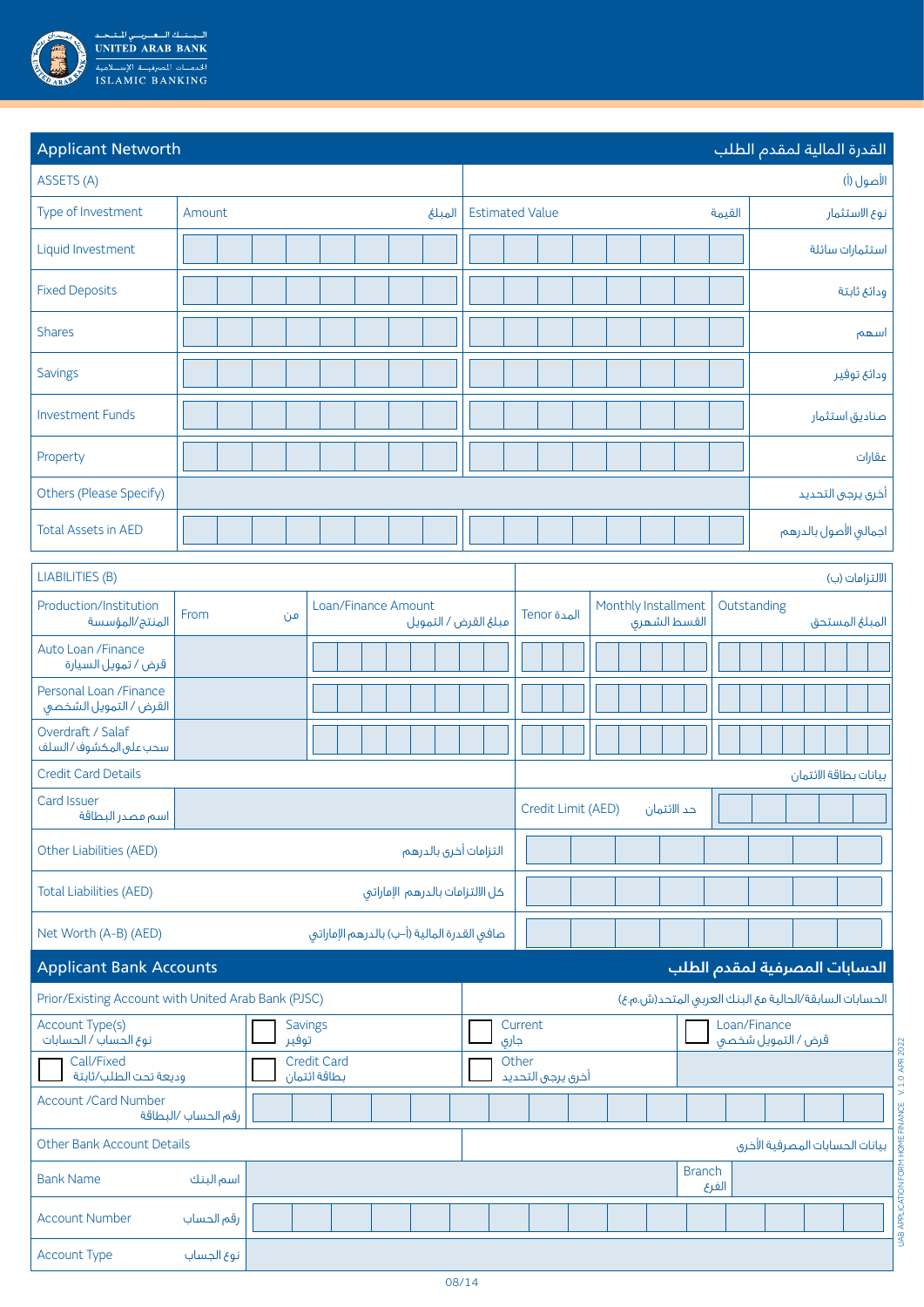

| <b>Joint Applicant Networth</b>                              |                                    |    |                                             |                                                     |                                                        |  |                    |  |  |                                     |               |        |             | القدرة المالية للشريك فبي تقديم الطلب   |                   |  |
|--------------------------------------------------------------|------------------------------------|----|---------------------------------------------|-----------------------------------------------------|--------------------------------------------------------|--|--------------------|--|--|-------------------------------------|---------------|--------|-------------|-----------------------------------------|-------------------|--|
| ASSETS (A)                                                   |                                    |    |                                             |                                                     | الأصول (أ)                                             |  |                    |  |  |                                     |               |        |             |                                         |                   |  |
| Type of Investment                                           | Amount                             |    |                                             | المبلغ                                              | <b>Estimated Value</b>                                 |  |                    |  |  |                                     |               | القيمة |             |                                         | نوع الاستثمار     |  |
| Liquid Investment                                            |                                    |    |                                             |                                                     |                                                        |  |                    |  |  |                                     |               |        |             |                                         | استثمارات سائلة   |  |
| <b>Fixed Deposits</b>                                        |                                    |    |                                             |                                                     |                                                        |  |                    |  |  |                                     |               |        |             |                                         | ودائع ثابتة       |  |
| <b>Shares</b>                                                |                                    |    |                                             |                                                     |                                                        |  |                    |  |  |                                     |               |        |             |                                         | اسهم              |  |
| Savings                                                      |                                    |    |                                             |                                                     |                                                        |  |                    |  |  |                                     |               |        |             |                                         | ودائع توفير       |  |
| <b>Investment Funds</b>                                      |                                    |    |                                             |                                                     |                                                        |  |                    |  |  |                                     |               |        |             |                                         | صناديق استثمار    |  |
| Property                                                     |                                    |    |                                             |                                                     |                                                        |  |                    |  |  |                                     |               |        |             |                                         | عقارات            |  |
| Others (Please Specify)                                      |                                    |    |                                             |                                                     |                                                        |  |                    |  |  |                                     |               |        |             |                                         | أخرق يرجى التحديد |  |
| <b>Total Assets in AED</b>                                   |                                    |    |                                             |                                                     |                                                        |  |                    |  |  |                                     |               |        |             | اجمالى الأصول بالدرهم                   |                   |  |
| LIABILITIES (B)                                              |                                    |    |                                             |                                                     |                                                        |  |                    |  |  |                                     |               |        |             |                                         | الالتزامات (ب)    |  |
| Production/Institution<br>المنتج/المؤسسة                     | From                               | من | Loan/Finance Amount                         | مبلغ القرض / التمويل                                |                                                        |  | المدة Tenor        |  |  | Monthly Installment<br>القسط الشهرى |               |        | Outstanding |                                         | المبلغ المستحق    |  |
| Auto Loan / Finance<br>قرض / تمويل السيارة                   |                                    |    |                                             |                                                     |                                                        |  |                    |  |  |                                     |               |        |             |                                         |                   |  |
| Personal Loan / Finance<br>القرض / التمويل الشخصى            |                                    |    |                                             |                                                     |                                                        |  |                    |  |  |                                     |               |        |             |                                         |                   |  |
| Overdraft / Salaf<br>سحب على المكشوف/السلف                   |                                    |    |                                             |                                                     |                                                        |  |                    |  |  |                                     |               |        |             |                                         |                   |  |
| <b>Credit Card Details</b>                                   |                                    |    |                                             |                                                     |                                                        |  |                    |  |  |                                     |               |        |             | بيانات بطاقة الائتمان                   |                   |  |
| Card Issuer<br>اسم مصدر البطاقة                              |                                    |    |                                             |                                                     |                                                        |  | Credit Limit (AED) |  |  |                                     | حد الائتمان   |        |             |                                         |                   |  |
| Other Liabilities (AED)                                      |                                    |    |                                             | التزامات أخرى بالدرهم                               |                                                        |  |                    |  |  |                                     |               |        |             |                                         |                   |  |
| <b>Total Liabilities (AED)</b>                               |                                    |    | كل الالتزامات بالدرهم الإماراتى             |                                                     |                                                        |  |                    |  |  |                                     |               |        |             |                                         |                   |  |
| Net Worth (A-B) (AED)                                        |                                    |    | صافى القدرة المالية (أ–ب) بالدرهم الإماراتى |                                                     |                                                        |  |                    |  |  |                                     |               |        |             |                                         |                   |  |
| <b>Joint Applicant Bank Accounts</b>                         |                                    |    |                                             |                                                     |                                                        |  |                    |  |  |                                     |               |        |             | الحسابات المصرفية للشريك فى تقديم الطلب |                   |  |
| Prior/Existing Account with United Arab Bank (PJSC)          |                                    |    |                                             |                                                     | الحسابات السابقة/الحالية مع البنك العربى المتحد(ش.م.ع) |  |                    |  |  |                                     |               |        |             |                                         |                   |  |
| Account Type(s)<br>Savings<br>نوع الحساب / الحسابات<br>توفير |                                    |    |                                             | Loan/Finance<br>Current<br>قرض / تمويل شخصى<br>جارى |                                                        |  |                    |  |  |                                     |               |        |             |                                         |                   |  |
| Call/Fixed<br>وديعة تحت الطلب/ثابتة                          | <b>Credit Card</b><br>بطاقة ائتمان |    |                                             |                                                     | Other<br>أخرق يرجى التحديد                             |  |                    |  |  |                                     |               |        |             |                                         |                   |  |
| <b>Account /Card Number</b>                                  | رقم الحساب /البطاقة                |    |                                             |                                                     |                                                        |  |                    |  |  |                                     |               |        |             |                                         |                   |  |
| Other Bank Account Details                                   |                                    |    |                                             |                                                     |                                                        |  |                    |  |  |                                     |               |        |             | بيانات الحسابات المصرفية الأخرى         |                   |  |
| <b>Bank Name</b>                                             | اسم البنك                          |    |                                             |                                                     |                                                        |  |                    |  |  |                                     | <b>Branch</b> | الفرع  |             |                                         |                   |  |
| <b>Account Number</b>                                        | رقم الحساب                         |    |                                             |                                                     |                                                        |  |                    |  |  |                                     |               |        |             |                                         |                   |  |
| Account Type                                                 | نوع الجساب                         |    |                                             |                                                     |                                                        |  |                    |  |  |                                     |               |        |             |                                         |                   |  |

UAB APPLICATION FORM HOME FINANCE V. 1.0 APR 2022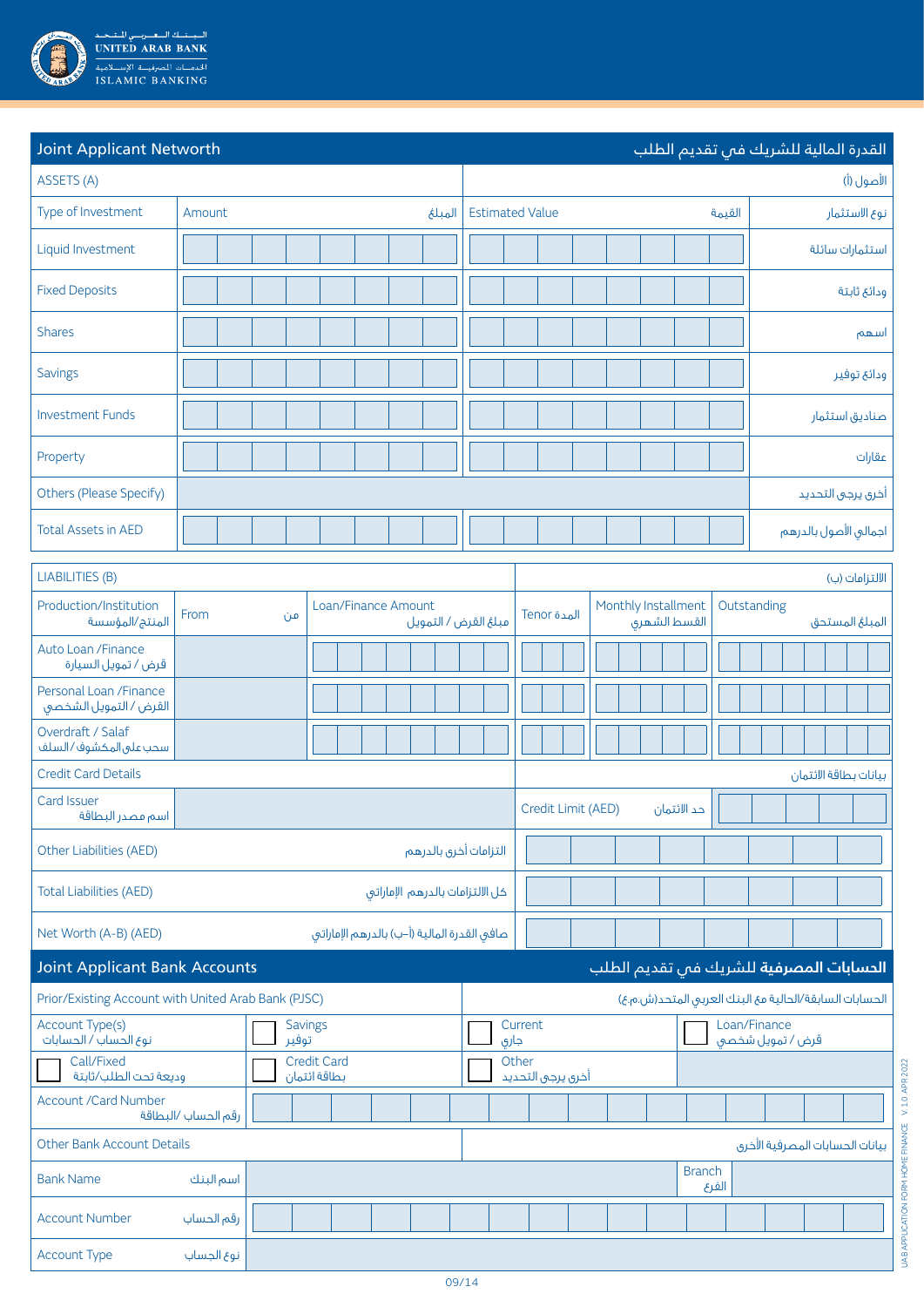

| Applicant Reference in UAE |                    |                        | المعرف فم دولة الإمارات لمقدم الطلب |
|----------------------------|--------------------|------------------------|-------------------------------------|
| Name                       | الاسم              |                        |                                     |
| P.O. Box                   | ص.ب                | Emirate <i>الإمارة</i> |                                     |
| <b>Residence Address</b>   | عنوان السكن        |                        |                                     |
| <b>Telephone Number</b>    | رقم هاتف السكن     |                        |                                     |
| Mobile Number              | رقم الهاتف المتحرك |                        |                                     |
| Email ID                   | البريد الإلكتروني  |                        |                                     |

| Joint Applicant Reference in UAE |                    | المعرف فص دولة الإمارات للشريك فص تقديم الطلب |
|----------------------------------|--------------------|-----------------------------------------------|
| Name                             | الاسم              |                                               |
| P.O. Box                         | ص.ب                | Emirate <i>الإمارة</i>                        |
| <b>Residence Address</b>         | عنوان السكن        |                                               |
| <b>Telephone Number</b>          | رقم هاتف السكن     |                                               |
| Mobile Number                    | رقم الهاتف المتحرك |                                               |
| Email ID                         | البريد الإلكتروني  |                                               |

### Customer's Declaration العميل إقرار

#### Pursuant to this application I/We hereby apply to United Arab Bank (PJSC) (the Bank) for a Home Finance as detailed in this application. l/We acknowledge and accept the General Terms and Conditions of the United Arab Bank (PJSC)- Islamic Banking Agreement - Finance Against Residential Property. I/We hereby warrant that no bankruptcy proceedings have been commenced against me/us, that all the information furnished by me/ us in this application Is true, complete and accurate in all respects and that I/We have not willfully withheld any material fact. I/ We hereby authorize the Bank and third parties including my/our bankers, to exchange information for the purpose of processing my/our finance application and for the conduct of any of my/our accounts with the Bank so long as I/We shall remain customer/customers of the Bank. I/We acknowledge that the Finance requested by me/us in this application will be made available to me/us at the absolute discretion of the Bank. II. I /We hereby agree and acknowledge that this declaration and the information provided In this application constitute an Integral part of the United Arab Bank (PJSC)- Islamic Banking Agreement - Finance Against Residential Property and shall be read in conjunction with it.

I also authorize the Bank to collect insurance/takaful premium, property related fees and other applicable charges from my account with the Bank.

CUSTOMER DECLARATION BY EACH ACCOUNT HOLDER APPLYING BELOW: I irrevocably and unconditionally declare and agree that.

- 1. All information provided in this application is true, up-to-date, accurate and complete;
- The Bank, its subsidiaries, affiliates, agents, third party service providers and any other party the Bank may deem appropriate may validate and verify all or any such information, through whatever third party sources it considers appropriate, including without limitation, any federal, emirate or overseas credit reference agency (e.g. Al Etihad Credit Bureau or replacement bureau):
- 3. I permit United Arab Bank to (at any time) request any credit references,account statements or other relevant information from my employer, any financial institution, regulatory body, any credit reference agency/bureau (including Al Etihad Credit Bureau and the Central Bank) and/or any other source United Arab Bank selects (each a Verification Authority)to assess my credit profile and history and my ability to meet my financial commitments, and I acknowledge that United Arab Bank may rely on such information and shall not be held liable if any such information is incorrect, incomplete or inaccurate. In addition to the aforesaid acknowledgment, for accessing my account statements, I also irrevocably agree to execute any Form, provided by United Arab Bank, either attached as annexure to this application Form or otherwise.

### تعهد

UAB APPLICATION FORM HOME FINANCE V. 1.0 APR 2022

UAB APPLICATION FORM HOME FINANCE

V.1.0 APR 2022

بناء على هذا الطلب أتقدم / نتقدم إلى إلبنك العربي المتحد (ش.م.ع) (البنك) بطلب تمويل سكن كما هو مبين في هذا الطلب كما أقبل / نقبل الشروط واحكام العامة التفاقية-تمويل بضمان عقار سكني من البنك العربي المتحد (ش.م.ع) الخدمات المصرفية الإسلامية كما أؤكد وأتعهد بأنه ال توجد أي دعاوي إفالس قضائية مرفوعة ضدي/ضدنا وبأن جميع المعلومات المقدمة مني/منا في هذا الطلب صحيحة وتامة ودقيقة من جميع النواحي وبأنني لم أخفي/ نخفي أي حقائق مادية.

أفوض/نفوض البنك والغير-بما في ذلك البنك الخاص بي/بنا وفي تبادل المعلومات بغرض إنجاز معاملة طلب التمويل ولمعرفة وضع حسابي/حسابنا مع البنك طالما كنت/كنا عميال/عمالء لدى البنك أقر/نقر بأن التمويل الذي قدمت/قدمنا له من خالل هذا الطلب سوف يتم توفيره لي/لنا حسب التقدير المطلق للبنك أوافق/نوافق بموجبه ونقر بأن هذا اإلقرار والمعلومات المقدمة في الطلب تشكل جزء ال يتجزأ من اتفاقية التمويل بضمات عقار سكني من البنك العربي المتحدّ (ش.م.ع) الخدمات المصرفية الإسلامية وبأنها تقرأ مقترنة معها. كما أفوض/نفوض البنك في خصم قسط التأمين / التكافل والرسوم المتعلقة بالعقار والرسوم

المطبقة األخرى من حسابي/حسابنا لدى البنك

إقرار العميل (لكل صاحب حساب) بالشروط والأحكام المدرجة ادناه أقربشكل نهائى ودون أى شرط وأوافق على ما يلي:

- . أن جميع المعلومات المقدمة في هذا الطلب صحيحة وحديثة ودقيقة وكاملة.
- . يجوز للبنك وشركاته الفرعية وشركاته التابعة ووكالئه ومقدم الخدمات من الغير و أي طرف يراه البنك مناسبًا أن يتحقق من صالحية جميع أو أي من هذه المعلومات من خالل أي مصادر أخرى حسب ما يراه البنك مناسبًا بما في ذلك على سبيل المثال ال الحصر أي وكالة تصنيف إئتماني إتحادية أو في أي إمارة أو وكالة خارجية )مثل شركة اإلتحاد للمعلومات االئتمانية أو أي شركة بديلة).
- . أفوض البنك العربي المتحد أن يطلب )في أي وقت( أي تصنيف ائتماني أو كشوف حسابات أو غير ذلك من المعلومات من أي جهة عمل أعمل لديها أو مؤسسة مالية أو جهة تنظيمية أو وكالة تصنيف إئتماني (بما في ذلك شركة الإتحاد للمعلومات الائتمانية أو البنك المركزي) أو أي مصدر معلومات آخر يختاره البنك العربي المتحد (و التي تعتبر كل منها سلطة تحقّق) من أجل تقييم محفظتي االئتمانية و تاريخي وقدرتي على الوفاء بالتزاماتي المالية وأقر أنه يجوز للبنك العربي المتحد أن يعتمد على هذه المعلومات وال يتحمل البنك أي مسؤولية عن خطأ أو نقص أو عدم دقة هذه المعلومات. باإلضافة إلى اإلقرار السابق، فإني أوافق - بخصوص الدخول إلى كشوف الحساب - بشكل نهائي وبدون شرط أن أوقع أي نموذج يقدمه لي البنك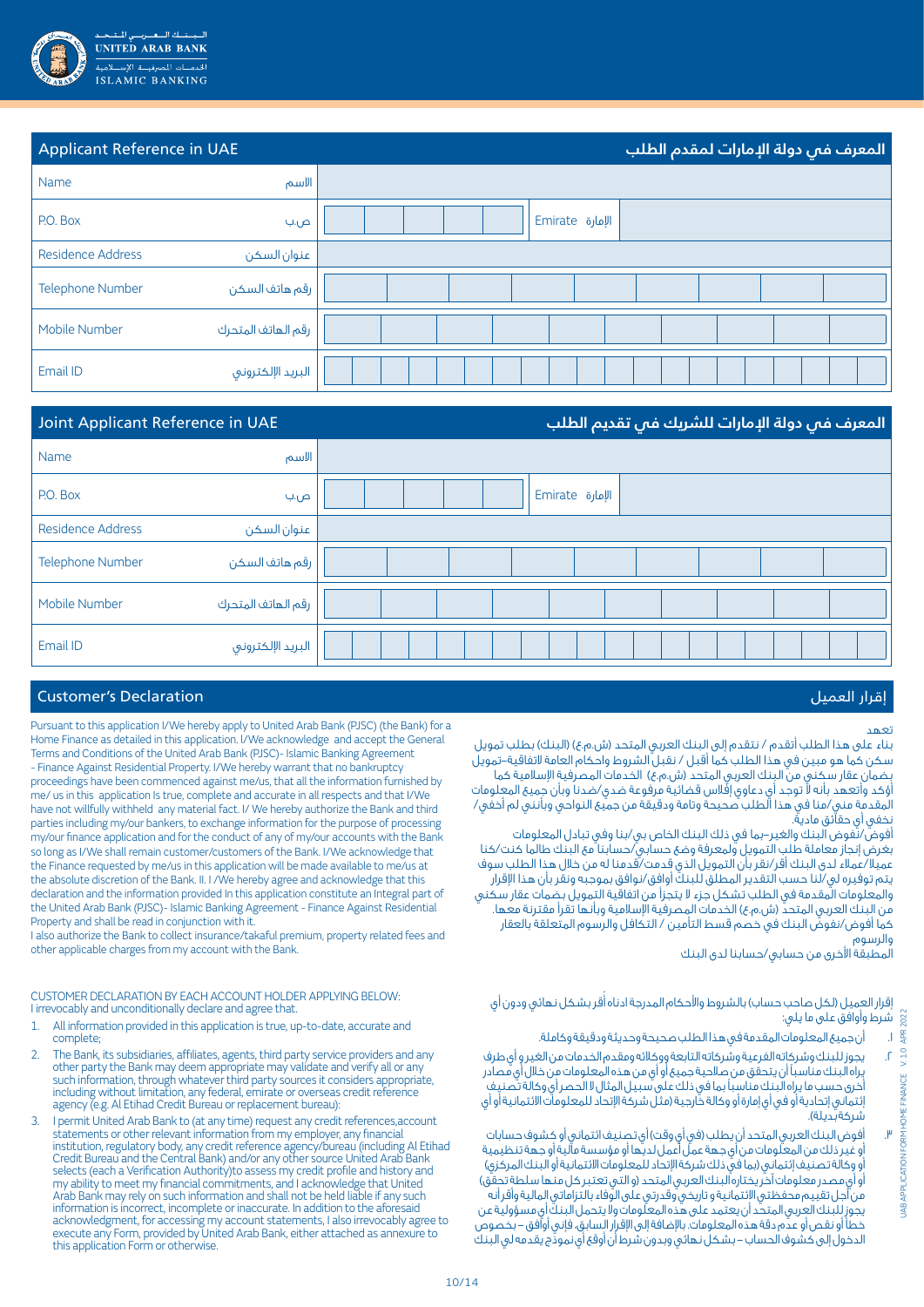

العربي المتحد سواء في شكل مرفق لنموذج الطلب هذا أو بأي طريقة أخرى.

- . يجوز للبنك العربي المتحد أن يشارك تلك المعلومات التي يحتفظ بها بشأني مع أي جهات تَنظيمية أو سلطات أو أي طرفَ ثلاث حسب ما يراه البنك مناسباً وفق القوانين واللوائح السارية وألي غرض بما في ذلك على سبيل المثال ال الحصر هيئات التصنيف االئتماني ومكافحة غسيل األموال واإلمتثال للعقوبات المفروضة على الدول وقانون اإلمتثال لحساب الضرائب الأجنبية "فاتكا" (أو غيرها من السلطات الضريبية( أو لمنع الإحتيال وكشفه.
- . لقد قرأت بعناية وتلقيت شرح كامل للشروط واألحكام الخاصة بالبنك العربي المتحد وملحق الرسوم اإلسالمية واإلتفاقية المتاحة بخصوص فتح الحساب والمعلومات التنظيمية والتمويالت الشخصية وبطاقات الائتمان وغيرها من منتجات البنك أو خدماته التي أقدم الطلب بشأنها ) سواء في شكل نسخة ورقية والتي أحصل عليها من أي فرع أو في شكل نسخة إلكترونية أحملها أو تكون منشورة على أوافق أن أتصفح موقع البنك العربي ،ae.uab.www موقع البنك اإللكتروني المتحد اإللكتروني بشكل دوري لإلط اع على آخر التحديثات والتعدي ات.
- . أتنازل للبنك العربي المتحد بموجب هذا اإلقرار عن راتبي الشهري و مكافأة نهاية خدمتي وأي مستحقات أخرى مقابل تسوية إلتزاماتي، كما أؤكد مرة أخرى أن هذه التعليمات نهائية وسوفً تبقى سارية إلى حين تسوية إلتزاماتى وجميع المبالغ بالكامل بما فى ذلك الأرباح وأى رسوم يتكبدها البنك في سبيل منحي التمويل أو إسترداده.
	- . أفهم تمام ما أوقع عليه والتبعات المالية أو غير المالية المحتملة بخصوص مسؤولياتي عن التعامل البنكي مع البنك و إستخدام واحد أو أكثر من منتجاته وخدماته.
- . سوف أزود البنك العربي المتحد بالمعلومات الشخصية المحدثة وغيرها من المعلومات التي يطلبها البنك لمواصلة تقديم منتجاته وخدماته خالل وقت معقول وعقب حدوث أي تغيير في أي من هذه المعلومات أو إذا أصبحت غير صحيحة أو غير محدثة أو غير دقيقة أو ناقصة
- . أفهم أنه يجوز للبنك العربي المتحد أن يرفض الطلب بشكل كلي أو جزئي دون إبداء أسباب وأقر بموجبه أنه ليس لي أي حق قانوني تجاه البنك في هذا الصدد.
	- يتمتع البنك العربى المتحد الخدمات المصرفية الإسالمية بالحق فى تغيير أي من شروطه وأحكامه العامة من وقت آلخر وأوافق على اإللتزام بأي من هذه التغييرات.
- 11.يعتبر إستمراري في إستخدام منتجات البنك العربي المتحد أو خدماته بعد تاريخ سريان أي تغيير في الشروط والأحكام العامة الخاصة بالبنك بمثابة قبول منى لهذا التغيير ولا يجوز لي أن أعترض، خالل أي نزاع، أو أتذرع بأني غير ملزم بهذا التغيير بحجة عدم توقيعي على الشروط واألحكام العامة الخاصة بالبنك بصيغتها البديلة أو المعدلة أو التكميلية أو حسب المحذوف منها من وقت آلخر
- ُ12. يحق للبنك العربي المتحد أن يغلق أحد حساباتي أو جميعها وأن ينهي أي منتجات أو خدمات ُ أخرى إذا ثبت فيما بعد أن أي من المعلومات المقدمة مني غير صحيحة أو غير محدثة أو غير دقيقة أو ناقصة أو مضللة أو أن هذا الحساب يستخدم ألغراض غير قانونية أو ألي سبب آخر يراه البنك معقولا وفق تقديره المنفرد.
- 13.صدرت األحكام والشروط العامة الخاصة بالبنك العربي المتحد الخدمات المصرفية االسالميةوملحق الرسوم وأي إتفاقيات أو أي نسخة إلكترونية منشورة على موقع البنك اإللكتروني باللغة العربية واللغة اإلنجليزية وفي حال وجود أي نزاع أمام المحاكم أو أي سلطات مختصة في دولة اإلمارات العربية المتحدة أو في حال وجود أي تضارب بين النصين، يعتد بالنص المحرر باللغة العربية حتى لو أن الطرف اآلخر ال يجيد اللغة العربية تحدثا أو كتابة...
- 4. The Bank may share any such information held about me with any regulators, authorities, or any other third party that the Bank deems appropriate, in accordance with applicable laws and regulations for various purposes, including without limitation credit reference, anti-money laundering, country sanctions compliance, FATCA (or other tax authority reporting), fraud prevention and audit
- 5. I have very carefully read and had fully explained to me the UAB General Terms & Conditions, Islamic Schedule of Charges and any Agreements available relating to Account Opening, Regulatory Information, Personal Finances, Credit Cards and any other Bank product or service for which I am applying (either a hard copy of which I have obtained from a branch, an electronic copy of which I have downloaded, or which is disclosed on the Bank's website www.uab.ae). I also agree to routinely refer to the Bank's website to stay updated;
- I hereby assign to United Arab Bank my monthly salaries, end of service benefits and any other dues towards settlement of my liabilities. I further confirm that these instructions are irrevocable and unconditional and will remain in force until full settlement of my liabilities and all sums due to the bank including profit/rent and any other charges incurred by the bank in connection with granting or recovery of the finance.
- 7. I fully understand what I am entering into and the potential financial and other consequences of my responsibilities in banking with the Bank and using one or more of the Bank's products and services;
- I will provide the Bank with updated personal and other information required by the Bank to maintain my products and services within a reasonable time after any information changes and becomes untrue, out-of-date, inaccurate or incomplete;
- 9. I understand that the Bank may decline the whole or any part of this application without giving a reason whatsoever and I do acknowledge the fact that I do not have any legal recourse in this respect;
- 10. The Bank has the right to change any of its UAB Islamic General Terms and Conditions from time to time and I will become legally bound by such change;
- 11. My continued retention or use of any Bank products or services after the effective date of any change in UAB General Terms and Conditions shall automatically be deemed my acceptance of the change and I shall not object in any dispute that I am not so bound, due to the absence of any physical signature on any UAB General Terms and Conditions, as replaced,amended, supplemented or deleted from time to time;
- 12. The Bank shall be entitled to close one or all my accounts or terminate any other product or services if any information provided by me is subsequently found to be untrue, out-of-date, inaccurate, incomplete or misleading or such account has been or is being used for any illegal purpose, or for anyother reason that the Bank, at its sole discretion, may find reasonable.
- 13. This Application, The Bank's / Islamic General Terms and Conditions, Schedule of Charges, any Agreements or any electronic copy which is disclosed on the Bank's website are made in two languages (English and Arabic) and, in the event of any dispute before the courts or other competent authorities in the United Arab Emirates, if there is a contradiction between the two texts, the Arabic text shall prevail (even if do not either speak, write or understand Arabic).

| Signature of Applicant & Date       | توقيع مقدم الطلب و التاريخ      |  |
|-------------------------------------|---------------------------------|--|
| Signature of Joint Applicant & Date | توقيع الشريك في تقديم و التاريخ |  |

In all situations and at any point of time during the Customer's relationship with the Bank, the Customer shall be solely responsible for all consequences that may result due to the Customer's failure to meet the Bank's requirements, and/or non-compliance or breach of the relevant terms and conditions under any of the Bank's products/services. The consequences may vary depending on the nature and type of Bank's product/service that the customer subscribes to. The Bank shall in no event bear responsibility for any claims, proceedings, damages or losses caused by such act nor for indemnification to the Customer or third party in this regard.

فى جميع المواقف و فى أى وقت أثناء علاقة العميل بالبنك، يكون العميل وحده مسؤولا عن كافة العواقب الناجمة عن فشله فى تلبية متطلبات البنك و/أو عدم امتثاله أو خرقه لأية شروط أو كام ذات صلة بخدمات أو تسهيلات قد طلبها العميل من البنك قد تختلف العواقب تبعاً لطبيعة و نوع منتج / خدمة البنك التي يشترك بها العميل . لا يتحمل البنك بأي حال من الأحوال المسؤولية عن أي مطالبات أو دعاوى أو أضرار أو خسائر ناجمة عن هذ1 الفعل و ال عن تعويض العميل أو تعويض الغير بهذا الصدد.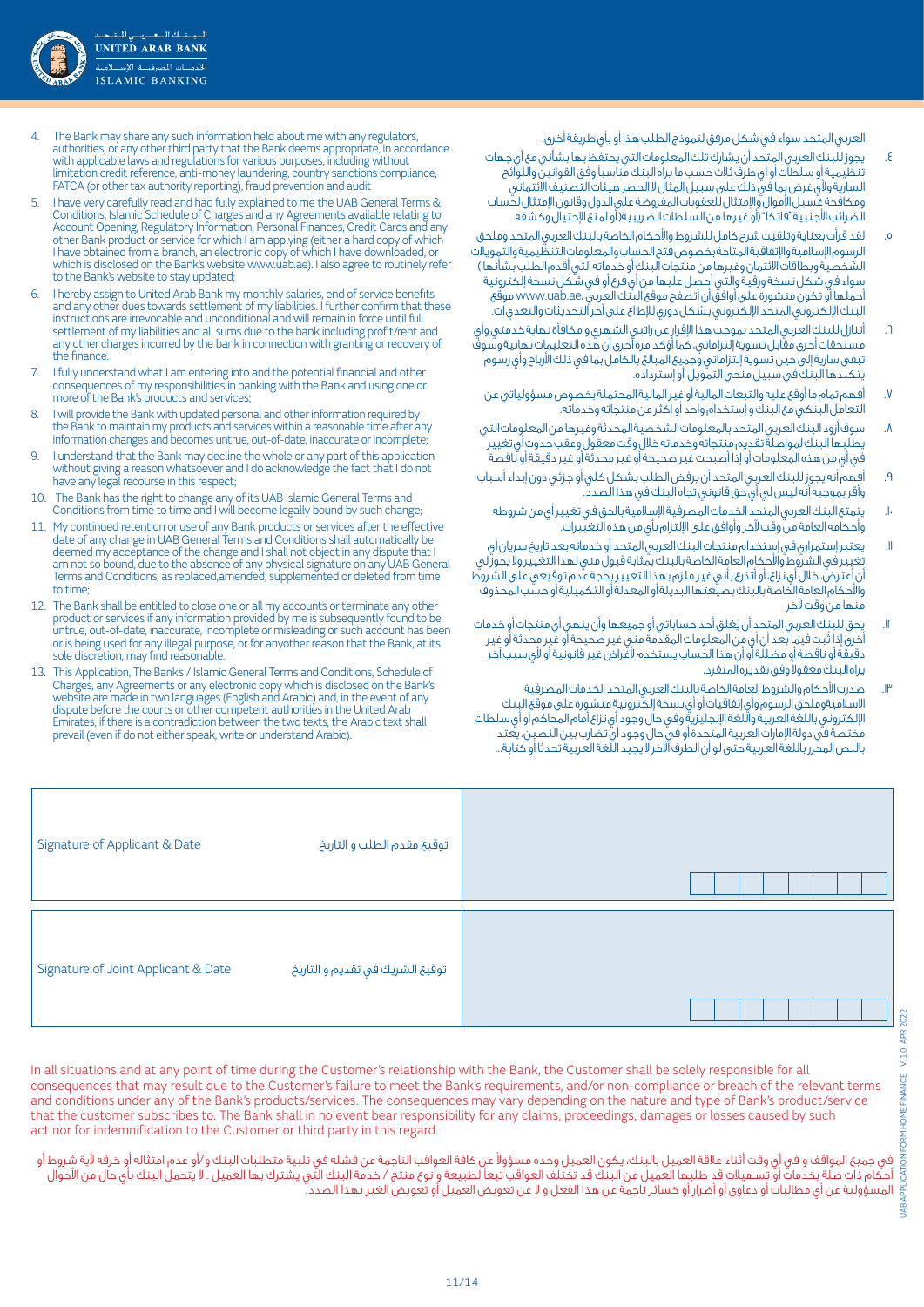

| <b>Document Checklist</b>                                                                                                                                                 | قائمة المستندات المطلوبة                                                                                                                                                         |
|---------------------------------------------------------------------------------------------------------------------------------------------------------------------------|----------------------------------------------------------------------------------------------------------------------------------------------------------------------------------|
| <b>Identification Document</b>                                                                                                                                            | وثائق اثبات الهوية                                                                                                                                                               |
| Passport (With Visa Page for Expatriates)                                                                                                                                 | جواز السغر(مع صفحة الإقامة للوافدين)                                                                                                                                             |
| National ID Card (for UAE National Only)                                                                                                                                  | خلاصة القيد (لمواطني دولة الامارات)                                                                                                                                              |
| Labor Card (For Expats)                                                                                                                                                   | بطاقة العمل (الوافدين)                                                                                                                                                           |
| <b>Income Documents - Salaried</b>                                                                                                                                        | فستندات الدخل – فوظف                                                                                                                                                             |
| Salary Certificate (Not Older Than One Month)                                                                                                                             | شهادة راتب (لا يزيد تاريخها عن شهر)                                                                                                                                              |
| Bank Statements (Showing Salary Credit) For the Last 6 Months                                                                                                             | كشف عن الحساب المصرف (يظهر إيداع الراتب)لآخر ٦ شهور                                                                                                                              |
| Proof of Income From Other Sources i.e. Rental Contract Sponsorship. etc.                                                                                                 | مستندات يثبت مصادر الدخل الأخرى مثل عقد تأجير/ الاستثمار وغيرها                                                                                                                  |
| Income Documents - Self-Employed                                                                                                                                          | مستندات الدخل – عمل خاص                                                                                                                                                          |
| Copy of Trade License                                                                                                                                                     | صورة عن الرخصة التجارية                                                                                                                                                          |
| Copy of Chamber of Commerce Registration                                                                                                                                  | صورة عن شهادة تسجيل الغرفة التجارية                                                                                                                                              |
| Memorandum & Articles of association (If Applicable)                                                                                                                      | عقد التأسيس والنظام الأساسي (عند اللزوم)                                                                                                                                         |
| Audited Financial Statements for Last 2 Years                                                                                                                             | تقرير الحسابات للسنتين الأخيرتين                                                                                                                                                 |
| Supporting Documents for Other Income (Rental/Investments, etc. Bank<br>Statements: Current, Saving & Fixed Deposits for last 6 Months (Personal<br>& company statements) | مستندات تثبت مصادر الدخل (مثل التأجير/الاستثمارية وغيرها) كشوف الحسابات<br>المصرفية: الجارق، التوفير، الودائع الثابتة لآخر ٦ شهور (كشوف حسابات الشركة<br>وكشوف الحسابات الشخصية) |
| <b>Property Documents</b>                                                                                                                                                 | مستندات العقار                                                                                                                                                                   |
| ljarah Agreement                                                                                                                                                          | اتفاقية الإيجارة                                                                                                                                                                 |
| Affection Plan Copy I Site Plan                                                                                                                                           | نسخة من خطة التنفيذ                                                                                                                                                              |
| Original Property Title Deeds I Sale Agreement                                                                                                                            | سند ملكية العقار الأصلى/ عقد البيع                                                                                                                                               |
| Original Receipts for payments made (Down Payments & Stage Payments)                                                                                                      | الايصالات الاصلية للمدفوعات المسددة (الدفعات المقدمة والدفعات المرحلق                                                                                                            |
| For refinance against existing property (in addition)                                                                                                                     | إعادة التمويل مقابل عقار قائم (بالإضافة لما سبق)                                                                                                                                 |
| Valuation Certificate from Land Department/Approved Values                                                                                                                | شهادة تقييم من دائرة الأراضى/مقيم معتمد                                                                                                                                          |
| Registered First Mortgage in Bank's Name (Original)                                                                                                                       | رهن عقارى أول مسجل باسم البنك (النسخة الاصلية)                                                                                                                                   |
| <b>Insurance Documents</b>                                                                                                                                                | مستندات التأمين                                                                                                                                                                  |
| Bank's Copy - Comprehensive Property Insurance Policy (Bank's<br><b>Assignment Noted)</b>                                                                                 | نسخة البنك – بوليصة تأمين على حياة المقترضين (مع التدقيق على مصلحة البنك                                                                                                         |
| Others                                                                                                                                                                    | أخرى                                                                                                                                                                             |
| <b>Processing Fee</b>                                                                                                                                                     | رسوم إدارية                                                                                                                                                                      |
| <b>Stamp Duty</b>                                                                                                                                                         | رسوم دمځ                                                                                                                                                                         |
| Down Payment                                                                                                                                                              | دفعة مقدمة                                                                                                                                                                       |
| Cheque (Numbers)                                                                                                                                                          | شبكات (العدد)                                                                                                                                                                    |
| <b>Standing Order Instructions</b>                                                                                                                                        | تعليمات أمر دائ                                                                                                                                                                  |
| <b>Property Valuation Report</b>                                                                                                                                          | تقرير تقييم العقار                                                                                                                                                               |
| Assignments of Rental Income                                                                                                                                              | التنازل على دخل الايجار                                                                                                                                                          |
| Power of Attorney                                                                                                                                                         | وكالة قانونية                                                                                                                                                                    |
| Notice to Tenants                                                                                                                                                         | اشعار للمستأجرين                                                                                                                                                                 |
| <b>Copies of Rental Contracts</b>                                                                                                                                         | نسخ من عقود الايجار                                                                                                                                                              |
| <b>Rental PDCs</b>                                                                                                                                                        | الشبكات المؤجلة الخاصة بالإيجار                                                                                                                                                  |
| <b>Personal Guarantee</b>                                                                                                                                                 | الضمان الشخصى                                                                                                                                                                    |
| Insurance Form (Good Health Declaration Form)                                                                                                                             | نموذج التأمين (نموذج إقرار التمتع بصحة جيدة)                                                                                                                                     |
| <b>Property Inspection Report</b>                                                                                                                                         | تقرير فحص العقار                                                                                                                                                                 |
| Others                                                                                                                                                                    | أخرى                                                                                                                                                                             |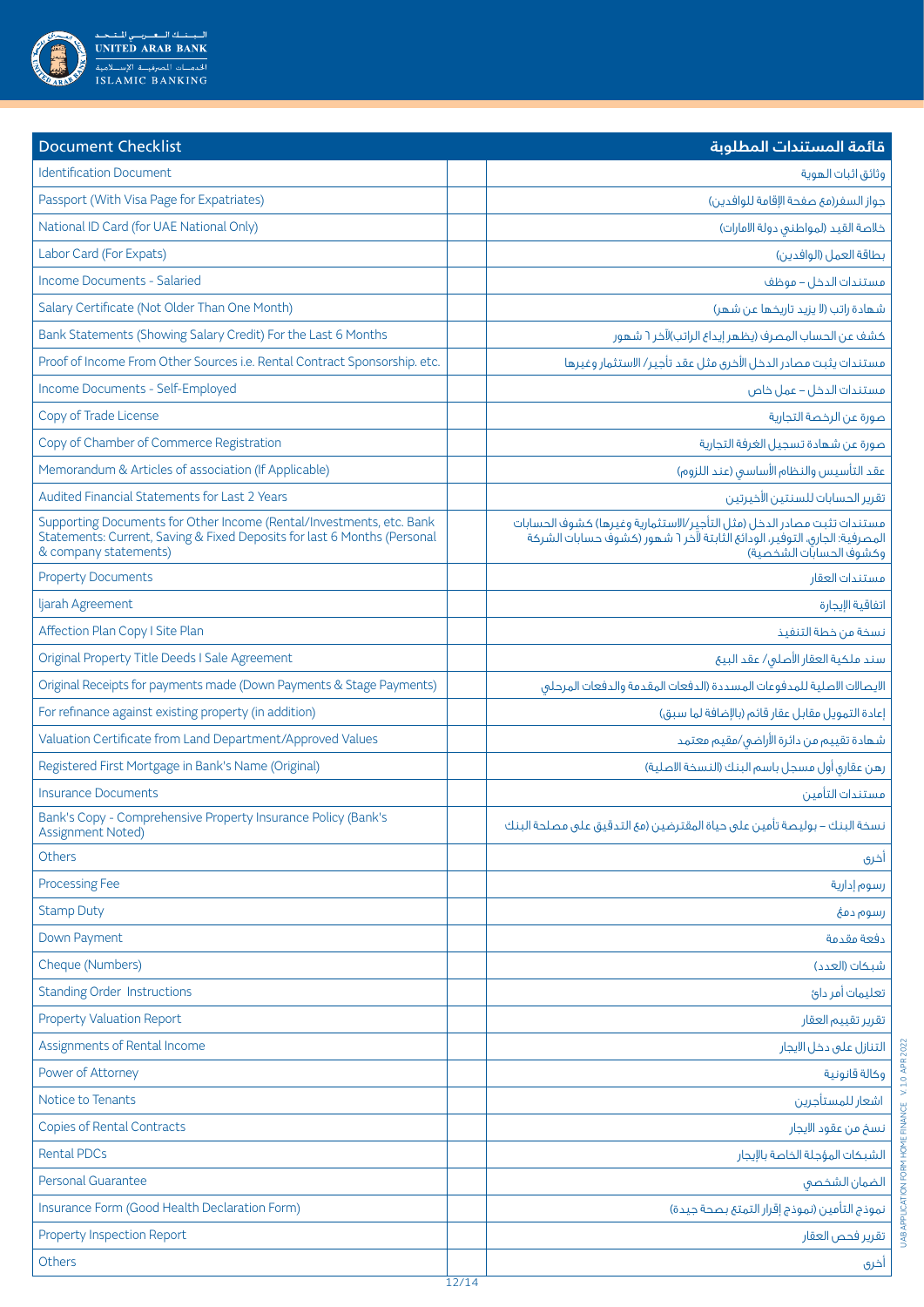

| HOME FINANCE-CRITICAL INFORMATION ACKNOWLEDGEMENT FORM                                                                                                                                                                                                                                                   | إقرار – تمويل السكن                                                    |
|----------------------------------------------------------------------------------------------------------------------------------------------------------------------------------------------------------------------------------------------------------------------------------------------------------|------------------------------------------------------------------------|
| <b>Customer Name</b><br>اسم العميل                                                                                                                                                                                                                                                                       | Date of Application<br>تاريخ الطلب                                     |
| <b>Account Number</b><br>رقم الحساب                                                                                                                                                                                                                                                                      | رقم العميل Customer Number                                             |
| Information Explained to the Customer at the Time of Home Finance Application                                                                                                                                                                                                                            | المعلومات التى تم ايضاحها للعميل وقت تقديم طلب تمويل السكن             |
| Purchase Price of Property (Original Value of Property)<br>سعر شراء العقار (القيمة الاصلية للعقار)                                                                                                                                                                                                       |                                                                        |
| Finance Amount Applied for<br>قيمة التمويل المطلوب                                                                                                                                                                                                                                                       |                                                                        |
| <b>Finance Tenor</b><br>مدة التمويل                                                                                                                                                                                                                                                                      |                                                                        |
| <b>Repayment Option:</b>                                                                                                                                                                                                                                                                                 | خيارات السداد                                                          |
| Only Profit/Rent till Date of Possession or 24 Months (Whichever Comes First)                                                                                                                                                                                                                            | سداد الربح / الإيجار فقط حتى تاريخ الحياة أو ٢٤ شهر ( أيها يأتى اولاً) |
| Profit/Rent and Principal Payable from Month Following Disbursement                                                                                                                                                                                                                                      | سداد الربح / الإيجار واصل التمويل ابتداء من الشهر التالى لصرف التمويل  |
| Initial Monthly Installment Amount<br>مبلغ القسط الشهرى الأولى                                                                                                                                                                                                                                           |                                                                        |
| <b>Application Fee</b><br>رسوم المعاملة                                                                                                                                                                                                                                                                  |                                                                        |
| <b>Finance Processing Fee</b><br>رسوم التمويل                                                                                                                                                                                                                                                            |                                                                        |
| <b>Profit Type/ Rental Rate</b>                                                                                                                                                                                                                                                                          | نوع الربح / سعر الإيجار                                                |
| Fixed<br>ثابتة                                                                                                                                                                                                                                                                                           | Floating (Ijarah)<br>متغيَّرة (إيجارة )                                |
| Profit Rate Applicable (at time of Finance Approval)<br>سعر الربح المطبق (وقت الُموافقةُ على التمويل)                                                                                                                                                                                                    |                                                                        |
| Life Insurance/Takaful Cover(Joint Borrowers) : Indicate "Primary" for<br>Primary Borrower Cover, or "Both" for Both Borrowers Cover<br>غطاء تأمين على الحياة / التكافل (لحسابات التمويلات المشتركة المقترضين)<br>يرجى اختيار "رئيسي" للتأمين على المقترض الرئيسي أو "المشترك" للتأمين على<br>المتقترضين |                                                                        |
| Initial Life Insurance/Takaful Amount Applicable is<br>السعر السائد للتأمين على الحياة / التكافل هو                                                                                                                                                                                                      |                                                                        |
| Initial Property Insurance / Takaful Amount Applicable<br>السعر السائد للتأمين على الممتلكات / التكافل هو                                                                                                                                                                                                |                                                                        |